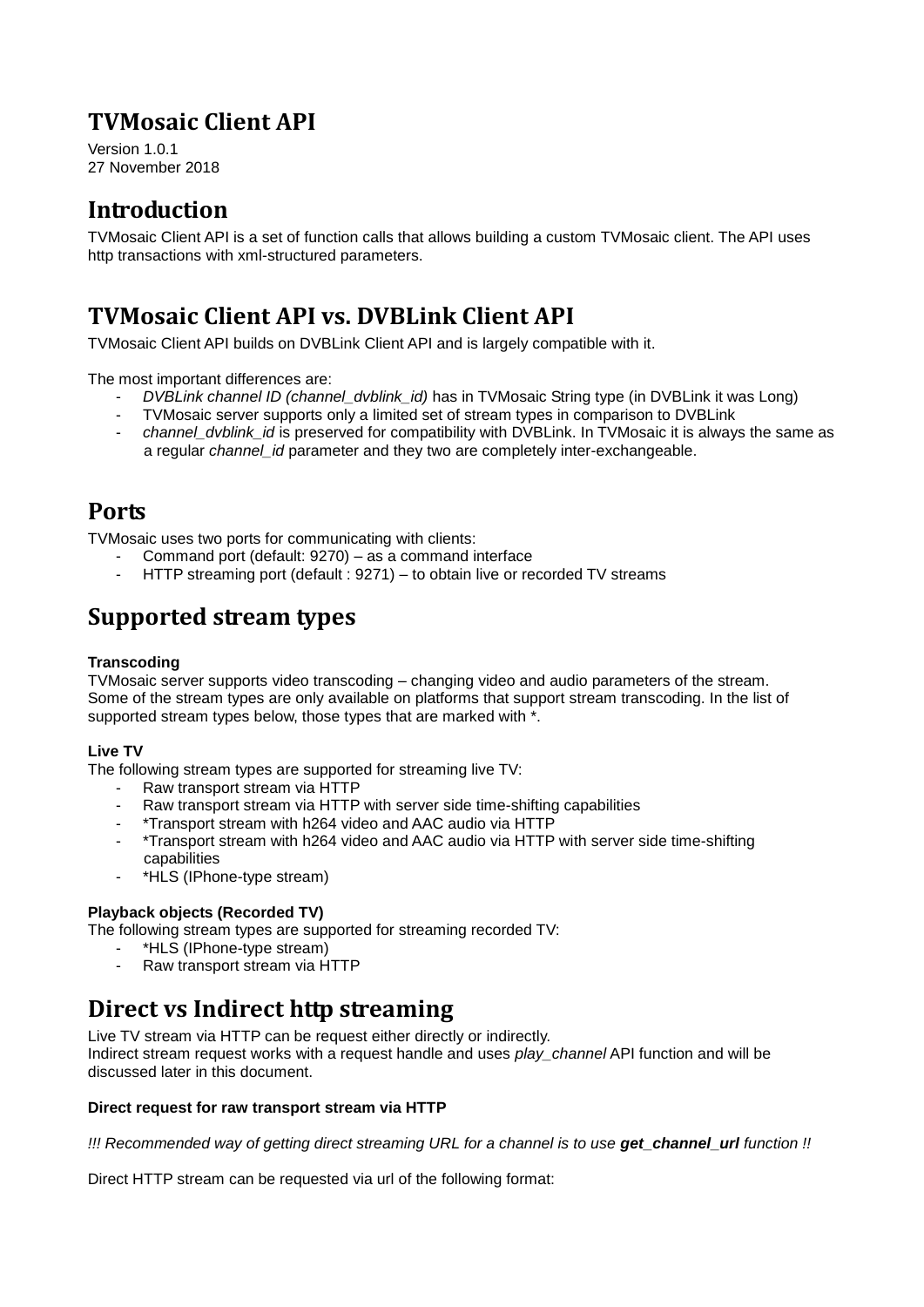#### http://**<server ip>**:**<streaming port>**/stream/direct?client=**<client\_id>**&channel=**<channel\_id>**

#### where

- <server ip > IP address of TVMosaic server
- <streaming port> streaming port of TVMosaic server
- <client id> a unique id of the client that requests a stream. Can be any string of alphanumeric characters without spaces as long as it is unique – a guid for example. *If empty or not present, client id will be generated from the client's IP address.*
- <channel\_id> TVMosaic channel id (String)

#### For example:

<http://192.168.0.100:9271/stream/direct?client=AAABBBCCC&channel=10460000>

#### **Direct request for transcoded stream via HTTP**

Transcoded stream can be requested via url of the following format:

http://**<server ip>**:**<streaming port>**/stream/direct?client=**<client\_id>**&channel=**<channel\_id>** &transcoder=**<format>**&height=**<height>**&width=**<width>**&bitrate=**<bitrate>**&lng=**<lng\_code>**

#### where

- <server ip> IP address of TVMosaic server
- <streaming port> http streaming port of TVMosaic server (default 9271)
- <client\_id> a unique id of the client that requests a stream. Can be any string of alphanumeric characters without spaces as long as it is unique – a guid for example. *If empty or not present, client id will be generated from the client's IP address.*
- <channel id> TVMosaic channel id (String)
- <format> format of the output stream: h264ts
- <height> Frame height of the transcoded stream
- <width> Frame width of the transcoded stream
- <bitrate> Bitrate in kbits/sec of the transcoded stream
- <lng> (optional) an ISO 639 code of the language

#### For example:

http://192.168.0.100:9271/TVMosaic/direct?client=AAABBBCCC&channel=10460000&transcoder=h264ts&h eight=480&width=640&bitrate=512&lng=eng

## **Get all TVMosaic channels as m3u list**

It is possible to get all live TV channels from a TVMosaic server as m3u playlist with the following command: *http://<tvmosaic server address>:9270/mobile/?command=get\_playlist\_m3u&client=<client id string>&transcoder=h264ts&bitrate=<bitrate in kbits/sec>&lng=<audio language>&width=<width>&height=<height>*

Response playlist includes m3u-tags for channel name, number, logo, type and tvg-id.

All parameters, except command, are optional.

#### General parameters:

- *client*: allows specifying a client id for live TV requests from this playlist. Client id - any string, which is unique for a given environment. Optional, if not provided, client IP address is used as a client id.

Transcoder parameters:

- *transcoder*: format to transcode signal to. Mandatory for transcoded request. Currently, only h264ts is supported - a transport stream with h264 video and aac audio

- *bitrate*: video bitrate in kbits/sec of the transcoded signal. Optional, if absent system identities bitrate itself.

- *lng*: audio track to include. Optional, if absent - all audio tracks are included

- *width / height*: width and height in pixels of the transcoded video. Optional, if absent - source video dimensions are used.

Example. The following url requests channels with not transcoded stream and client id set to AAAA: *http://192.168.1.24:9270/mobile/?command=get\_playlist\_m3u&client=AAAA*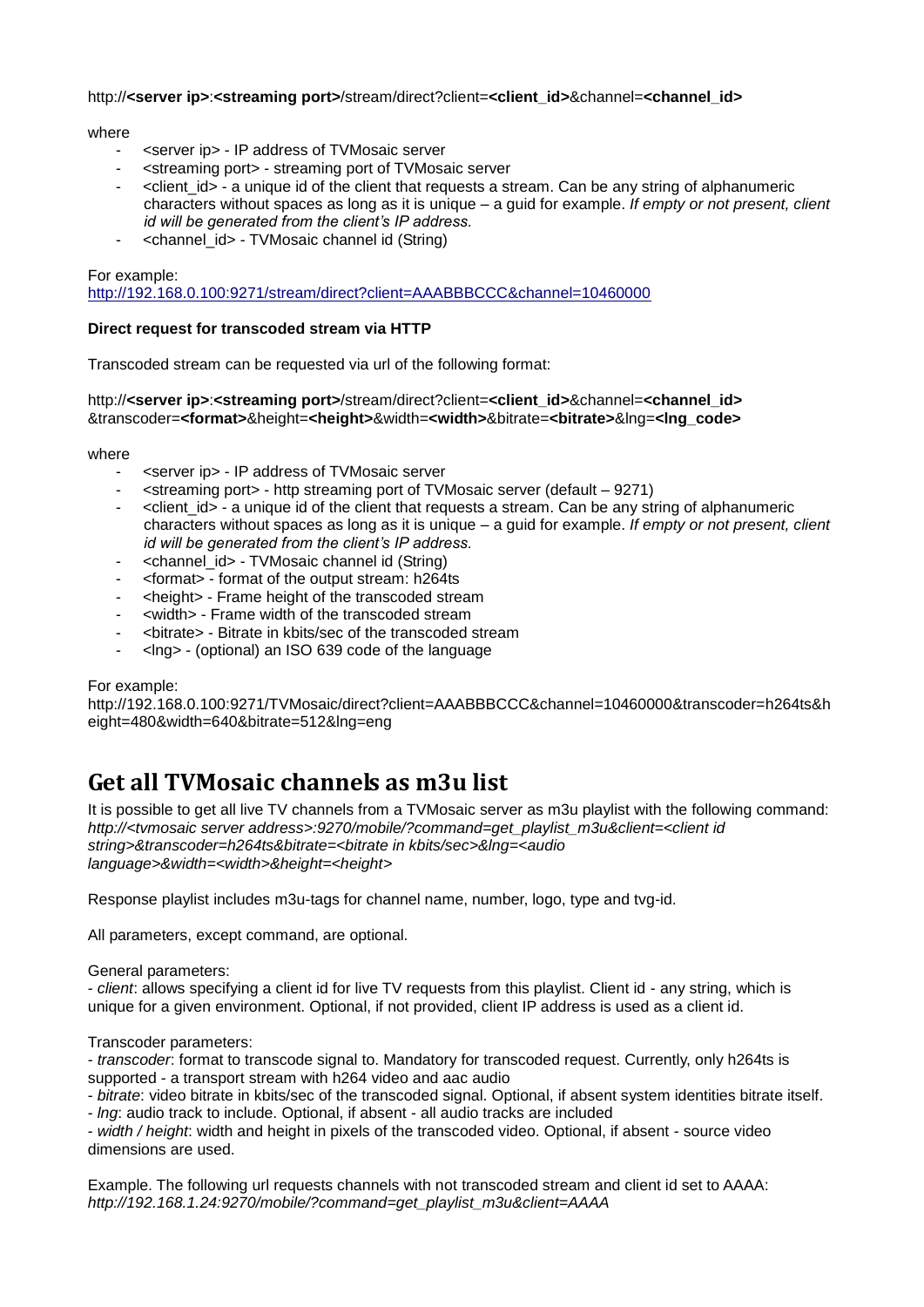# **Get EPG for all TVMosaic channels in xmltv format**

It is possible to obtain EPG for all TVMosaic channels in xmltv format using the following command: *http://<tvmosaic server address>:9270/mobile/?command=get\_xmltv\_epg&days=<number of days>*

days parameter is optional. If not specified, command will return all available epg.

The channel IDs in xmltv response match tvg-id tag in m3u file (see previous chapter) for the automatic epg mapping.

Example:

*http://192.168.1.24:9270/mobile/?command=get\_xmltv\_epg*

### **Authentication**

TVMosaic may be configured to use basic HTTP authentication with user name and password.

### **Generic request format**

Request has to be sent using POST command to the following http address: http://**<server ip>**:**<command port>**/mobile/

Where

- <server ip> IP address of TVMosaic server
- <command port> command port of TVMosaic server

The following parameter string has to be POSTed: command**=<TVMosaic command>**&xml\_param=**<xml data>**

#### **Where**

- <TVMosaic command> function to perform (see below for the list of functions)
- <xml data> function dependent set of parameters in xml format

### **Generic response format**

Response is sent in xml format with the following generic structure:

```
<response xmlns="http://www.dvblogic.com">
       <status_code/>
        <xml_result/>
</response>
```
#### Where

- <status\_code/> - mandatory field of integer type. Can have the following values:

```
o tvm rr ok = 0,
\overline{c} tvm rr error = 1000,
o tvm\bar{r}rr\bar{r}invalid data = 1001,
o \text{tvm}\rr\text{invalid}\param = 1002,
o tvm rr not implemented = 1003,
o tvm rr not activated = 1012,
o tvm rr no free tuner = 1013,
o \bar{x} tvm \bar{x} rr invalid \bar{x}ml = 2000,
o \text{tvm}\space \text{rr}\space invalid_state = 2001,
o \bar{t} tvm \bar{r} not authorized = 2002
```
- <xml\_result/> - contains function specific result information (optional)

### **Content-Type and encoding**

POST requests should pass parameters in the body in a URL-encoded form, and use Content-Type **application/x-www-form-urlencoded**

Response is sent back using **UTF-8** encoding.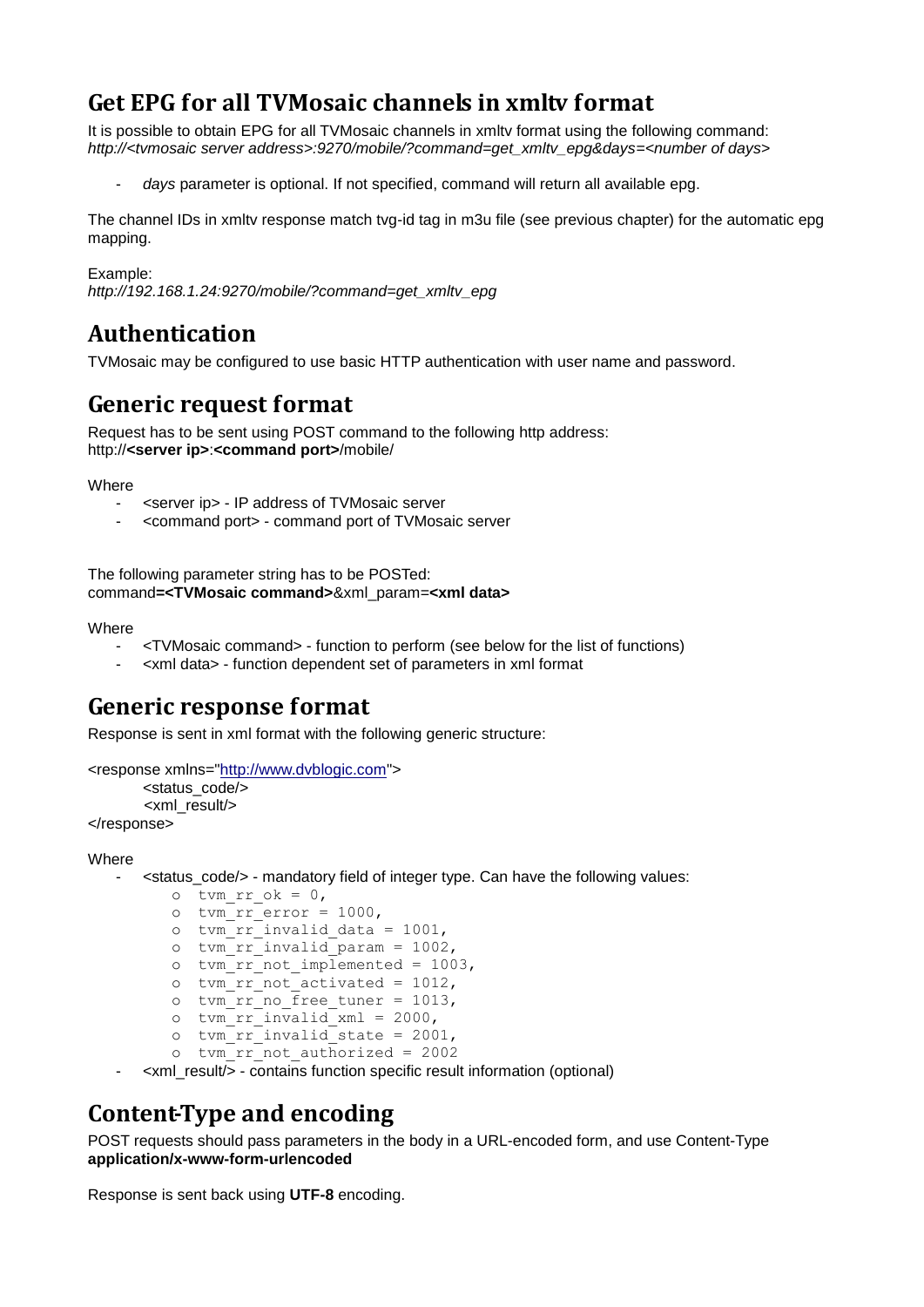# **Date/time type**

All date/time parameters, used in xml structures, have *long* type. They are number of seconds, counted from UNIX epoc: 00:00:00 UTC on 1 January 1970. All duration parameters have *long* type and are expressed in seconds.

# **Bool type**

If xml request or response format contains a field of bool type and thios field is not present in the actual response/request then its value by default is considered to be False. If the value is present then it can be either False or True.

# **Schedules and recordings**

TVMosaic recording functionality operates in terms of schedules and recordings.

*Schedule* defines a rule what has to be recorded. The following examples can be considered: "Record all series of a particular EPG program" or "Record a program on a channel 12 every day from 14:00 until 15:00". Each schedule produces a number (zero or more) of *recordings* – these are actual tasks to do the recording. The second example above will produce a recording for each day on channel 12 starting at 14:00 until 15:00.

# **Playback objects**

The recorded TV files and other streams with a limited (known) duration – as opposed to live TV streams, which have infinite duration – are presented by TVMosaic server as playback objects.

Playback objects are organized in a hierarchy of playback items and playback containers. If analogy to a file system can be made then items are files and containers are folders.

Every playback object has a unique id. The hierarchy begins at TVMosaic server container, which is the top level parent of all objects and has empty string as its id.

Playback items can be of several types – namely recorded TV, video, images and music. Each playback item type has its own metadata set.

# **Broadcast standards**

Whenever applicable, the following values for broadcast standards are used: unknown (0x00000000), dvb-t (0x00000001), dvb-c (0x00000002), dvb-s (0x00000004), atsc (0x00000008), clearqam (0x00000010), iptv (0x00000020)

# **TVMosaic commands**

TVMosaic Connect! Server implements the following commands (functions, marked as provisional, are not implemented yet)

- 1. get\_channels
- 2. get favorites
- 3. play\_channel
- 4. stop\_channel
- 5. search\_epg
- 6. get recordings
- 7. add\_schedule
- 8. remove\_schedule
- 9. remove\_recording
- 10. set\_parental\_lock (not implemented)
- 11. get parental status (not implemented)
- 12. get\_schedules
- 13. update\_schedule
- 14. get\_playlist\_m3u
- 15. get\_object
- 16. remove\_object
- 17. stop\_recording
- 18. get\_streaming\_capabilities
- 19. get\_recording\_settings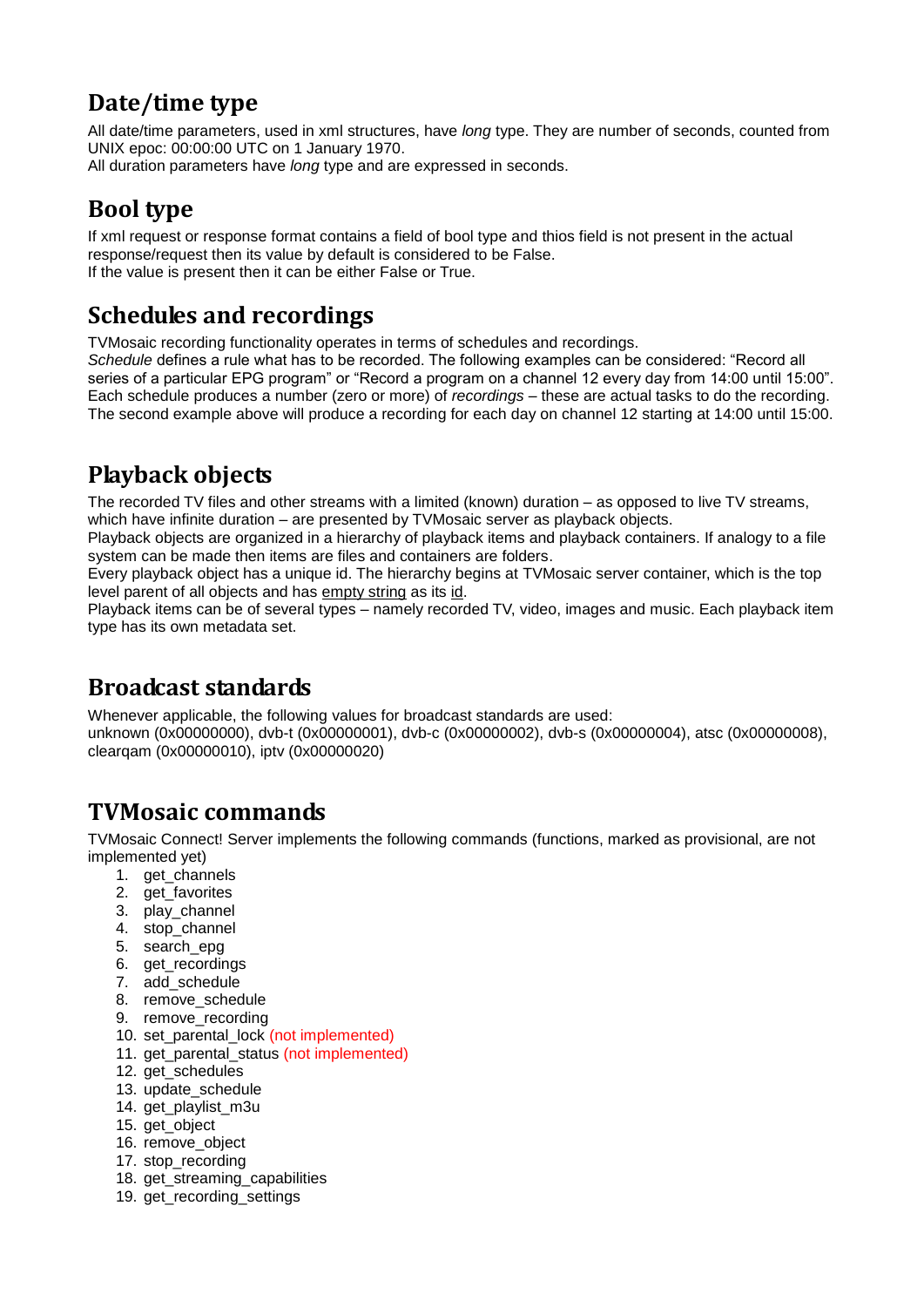- 20. set\_recording\_settings
- 21. get\_server\_info
- 22. execute\_command
- 23. get channel url
- 24. timeshift\_get\_stats
- 25. timeshift\_seek
- 26. get\_devices
- 27. get\_scanners
- 28. start\_scan
- 29. cancel\_scan
- 30. apply\_scan
- 31. get\_networks
- 32. get\_device\_status
- 33. repair\_database
- 34. force\_epg\_update
- 35. get\_channels\_visibility 36. set\_channels\_visibility
- 37. get\_epg\_sources
- 38. get\_epg\_channels
- 39. get\_epg\_channel\_config
- 40. set\_epg\_channel\_config
- 41. match\_epg\_channels
- 42. get\_installed\_products
- 43. activate\_product
- 44. activate\_product\_trial
- 45. updater\_get\_status
- 46. updater check update
- 47. updater start update
- 48. set object resume info
- 49. get\_object\_resume\_info

## **Function get\_channels**

#### **TVMosaic command**

get\_channels

#### **Request xml data**

<?xml version="1.0" encoding="utf-8" ?> <channels> <favorite\_id/> *- string, optional. ID of the favorite group to return the channels for* </channels>

#### **Response xml\_result**

```
<?xml version="1.0" encoding="utf-8" ?> 
<channels>
  <channel>
       <channel_id/> - string mandatory
       <channel_dvblink_id/> - String mandatory
       <channel_name/> - string mandatory
       <channel_number/> - int optional
       <channel_subnumber/> - int optional
       <channel_type> - int mandatory, (RD_CHANNEL_TV = 0, RD_CHANNEL_RADIO = 1, 
RD_CHANNEL_OTHER = 2)
       <channel_child_lock> - bool optional
       <channel_logo/> - string optional, url to channel logo
       <channel_encrypted/> - int optional,1 if encrypted, 0 if FTA (default)
       <channel_comment/> - string optional, user readable channel description
  </channel>
 …
```
</channels>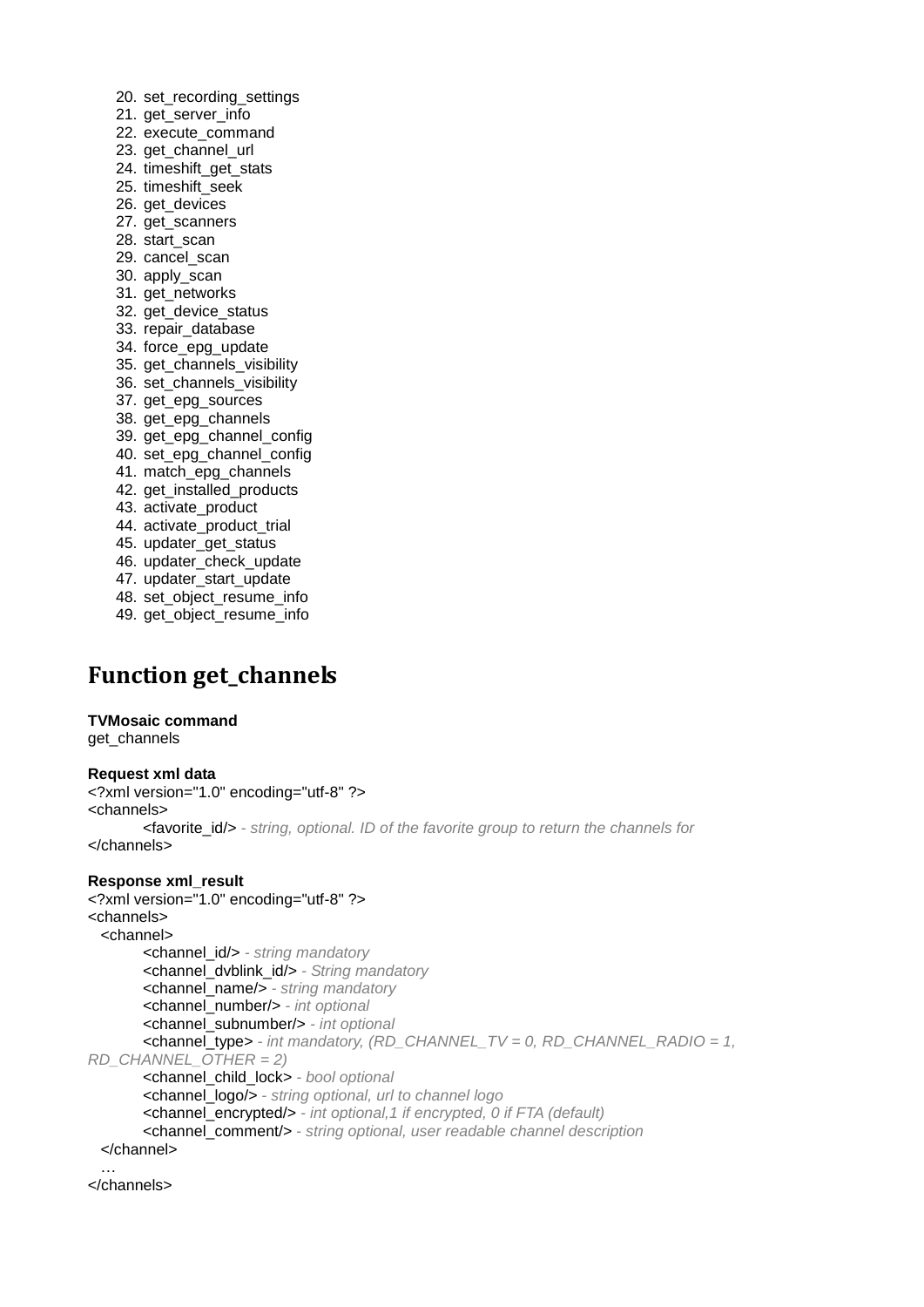# **Function get\_favorites**

## **TVMosaic command**

get favorites

**Request xml data** <?xml version="1.0" encoding="utf-8" ?> <channels/>

#### **Response xml\_result**

```
<?xml version="1.0" encoding="utf-8" ?> 
<favorites>
   <favorite>
       <id/> - string mandatory
       <name/> - string mandatory
       <flags/> - int mandatory, 0x00000001 for automatic favorites, 0x00000002 for user-created favorites
       <channels>
               <channel/> - string mandatory, refers to channel_id in get_channels call
                …
```
</channels> </favorite>

</favorites>

# **Function play\_channel**

#### **TVMosaic command**

play\_channel

### **Request xml data**

```
<?xml version="1.0" encoding="utf-8" ?> 
<stream>
        <channel_dvblink_id/> - String mandatory
        <client_id/> - string mandatory
        <stream_type/> - string mandatory (raw_http, raw_http_timeshift, h264ts, h264ts_timeshift, hls)
        <transcoder> - optional
                <height/> - uint mandatory
                <width/> - uint mandatory
                <bitrate/> - uint optional
                <audio_track/> - string optional
        </transcoder>
```
</stream>

#### Notes:

- <channel\_dvblink\_id> is a TVMosaic specific channel identifier
- <client\_id> is the unique identification string of the client. Should be the same across all TVMosaic Client API calls from a given client. Can be a uuid for example or id/mac of the client device
- <stream\_type> is the type of requested stream. The following values are supported: raw\_http, raw\_http\_timeshift, h264ts, h264ts\_timeshift, hls
- <transcoder> is optional element, defining the parameters of transcoded stream. It is used for certain stream types, namely hls and h264ts.
	- o <height> is height in pixels of the transcoded video stream
	- o <width> is width in pixels of the transcoded video stream
	- $\circ$  <bitrate> is bitrate in kilobits/sec of the transcoded video stream
	- o <audio\_track> is ISO-639 language code that is used to choose a particular audio track for transcoding
- If <stream\_type> is not "raw\_http" or "raw\_http\_timeshift" then <transcoder> element must be present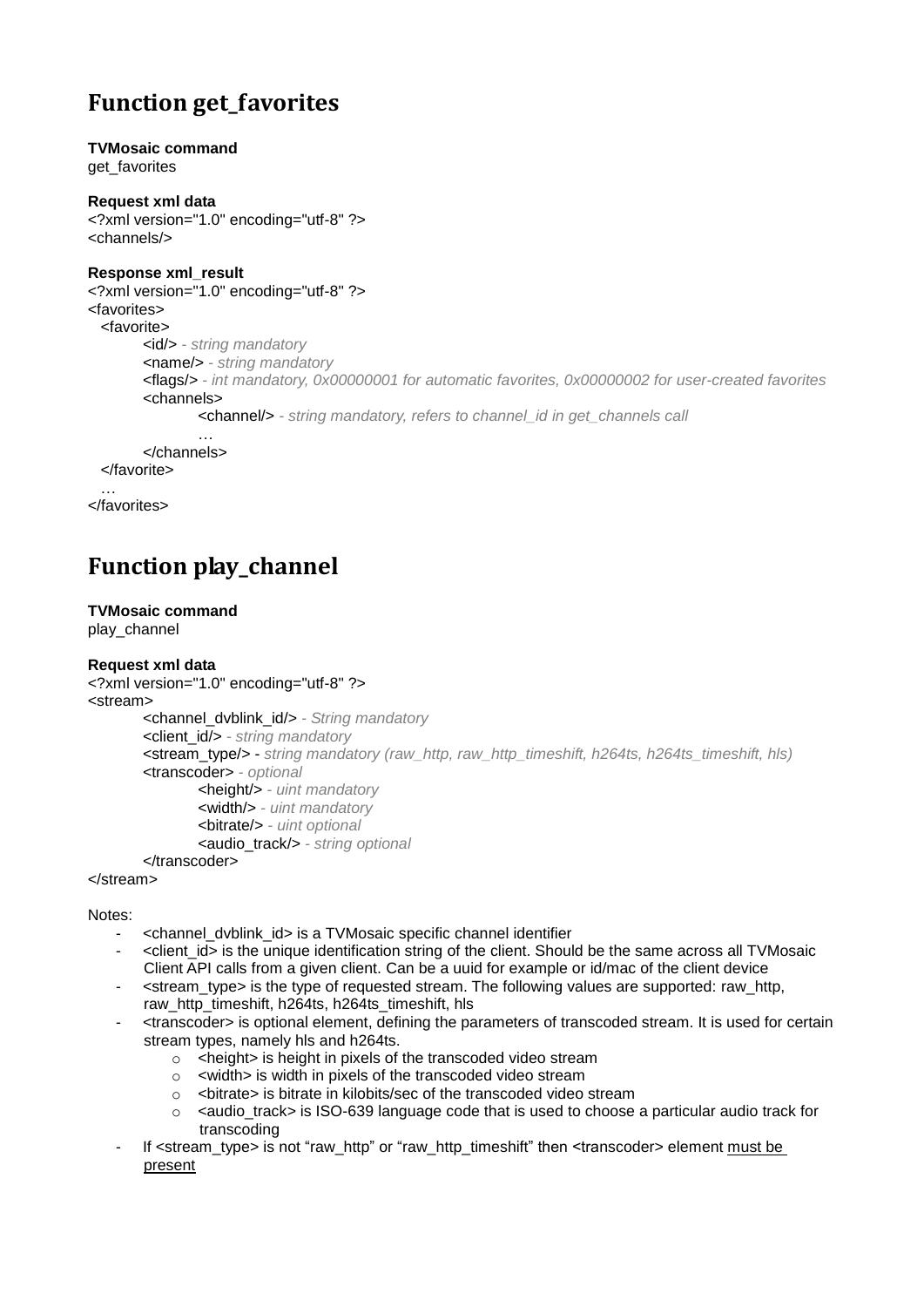#### **Response xml\_result**

```
<?xml version="1.0" encoding="utf-8" ?> 
<stream>
       <channel_handle/> - long mandatory
```
<url/> *- string mandatory*

</stream>

Notes

- <channel\_handle> is the channel handle of a playing channel. It should be used in *stop\_channel* command to stop stream. Attention, if stream is not stopped server will play it indefinitely (unless it has a client disconnect detection mechanism for a particular protocol).
- <url> is the uri that client can use to read the stream.
- There can be more than one stream started for the same <client\_id>. Each stream will have its own handle and should be stopped separately. Alternatively client can stop all its streams at once using <client\_id> parameter for *stop\_channel* command.

# **Function stop\_channel**

#### **TVMosaic command**

stop\_channel

#### **Request xml data**

```
<?xml version="1.0" encoding="utf-8" ?> 
<stop_stream>
       <channel_handle/> - long mandatory
          or
       <client_id/> - string mandatory
</stop_stream>
```
Notes

Function stop channel playback for a particular channel handle (if <channel handle> is supplied as a parameter) or for all client's streams (if <client id> is supplied as a parameter)

#### **Response xml\_result**

Response contains only <status\_code>

# **Function search\_epg**

#### **TVMosaic command**

search\_epg

#### **Request xml data**

```
<?xml version="1.0" encoding="utf-8" ?> 
<epg_searcher>
       <channels_ids> - optional
               <channel_id/> - string optional
```

```
...
       </channels_ids>
       <program_id/> – string optional
       <keywords/> - string optional
       <genre_mask/> - unsigned int optional
       <requested_count/> - int optional
       <start_time/> – mandatory long
        <end_time/> – mandatory long
       <epg_short/> – optional bool (false by default)
</epg_searcher>
```
#### Notes

Search can be done on the following criteria: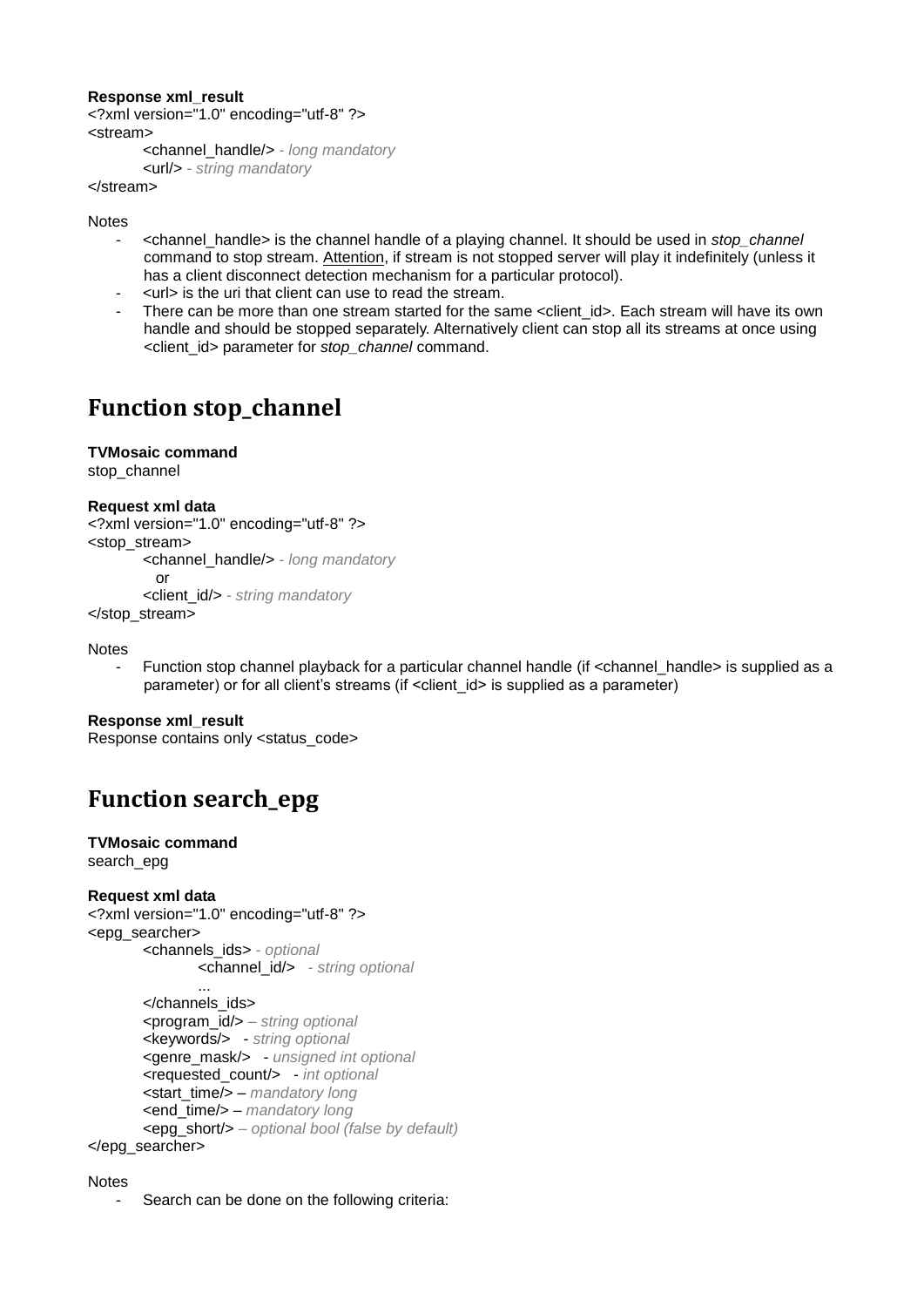- $\circ$  Channel ids: returns all programs for the specified channels. If no channels are specified, search request returns matches for all channels.
- o Program id: returns information about a particular program
- $\circ$  Keywords (or better to say a keyphrase): returns all programs that have the provided keyphrase in their title or short description
- o Genre mask: returns all programs that match one of the specified genres
- $\circ$  Start/end time: returns all programs that fully or partially fall into a specified time span. One of the parameters (<start\_time> and <end\_time> may be -1, meaning that search is not bound on that side)
- Search is case-insensitive and ignores all non-alpha-numeric characters
- If search keyphrase is augmented with double quotes e.g. "pointless" then exact phrase match will be searched. If search keyphrase starts with hash – e.g. #pointless – then only program title will be search. The two search specifiers may be combined.
- Some of the search criteria can be combined:
	- o Program id search is always exclusive to keyphrase, genre mask and start/end time searches
	- o Search results are combined on AND principles
- <epg\_short> flag specifies the level of returned EPG information (allows for faster EPG overview build up). Short EPG information includes only program id, name, start time, duration, genre info, premiere, repeat flags and record/record series/record conflict flags.
- Number of returned programs is limited by <requested count/>. If it is set to -1 or absent then no limit is set on a number of returned programs.

Genre mask has the following values for genres:

| RDGC ANY |                                |                 | $= 0x00000000,$ |  |
|----------|--------------------------------|-----------------|-----------------|--|
|          | RDGC_NEWS                      |                 | $= 0x00000001,$ |  |
|          | RDGC KIDS                      |                 | $= 0x00000002,$ |  |
|          | RDGC_MOVIE                     |                 | $= 0x00000004,$ |  |
|          | $RDC\_SPORT$ = 0x00000008,     |                 |                 |  |
|          | RDGC_DOCUMENTARY = 0x00000010, |                 |                 |  |
|          | RDGC ACTION                    |                 | $= 0x00000020,$ |  |
|          | RDGC COMEDY                    |                 | $= 0x00000040,$ |  |
|          | RDGC DRAMA                     |                 | $= 0x00000080,$ |  |
| RDGC EDU |                                |                 | $= 0x00000100,$ |  |
|          | RDGC HORROR                    |                 | $= 0x00000200,$ |  |
|          | RDGC MUSIC                     |                 | $= 0x00000400,$ |  |
|          | RDGC REALITY                   |                 | $= 0x00000800,$ |  |
|          | RDGC ROMANCE                   |                 | $= 0x00001000,$ |  |
|          | RDGC SCIFI                     | $= 0x00002000,$ |                 |  |
|          | RDGC SERIAL                    |                 | $= 0x00004000,$ |  |
|          | RDGC_SOAP                      |                 | $= 0x00008000,$ |  |
|          | RDGC SPECIAL                   |                 | $= 0x00010000,$ |  |
|          | $RDC$ THRILLER $= 0x00020000,$ |                 |                 |  |
|          | $RDC$ $ADULT$ = 0x00040000     |                 |                 |  |
|          |                                |                 |                 |  |

#### **Response xml\_result**

<?xml version="1.0" encoding="utf-8" ?> <epg\_searcher> <channel\_epg> *- optional* <channel\_id/> *- string mandatory* <dvblink\_epg> *- mandatory* <program> *- mandatory* <program\_id *– string mandatory* <name/> *— string mandatory* <start\_time/> *— long mandatory* <duration/> *— long mandatory string optional:*

<short\_desc/> <subname/> <language/> <actors/> <directors/>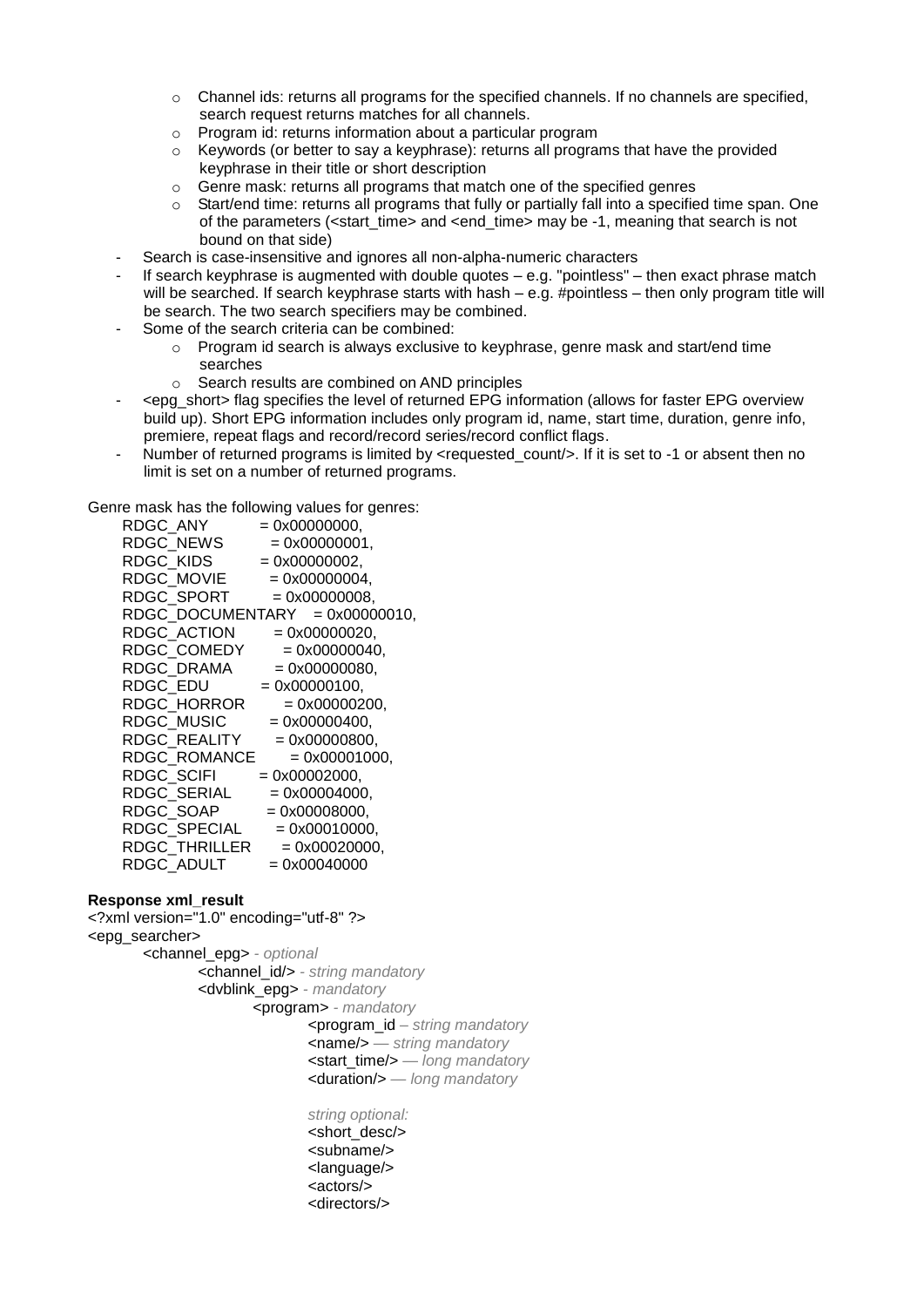<writers/> <producers/> <guests/> <categories/> <image/>

*long optional:* <year/> <episode\_num/> <season\_num/> <stars\_num/> <starsmax\_num/>

*Optional.true if tag is present, false otherwise:*

<hdtv/> <premiere/> <repeat/> <cat\_action/> <cat\_comedy/> <cat\_documentary/> <cat\_drama/> <cat\_educational/> <cat\_horror/> <cat\_kids/> <cat\_movie/> <cat\_music/> <cat\_news/> <cat\_reality/> <cat\_romance/> <cat\_scifi/> <cat\_serial/> <cat\_soap/> <cat\_special/> <cat\_sports/> <cat\_thriller/> <cat\_adult/> <is\_record/> <is\_series/> <is\_repeat\_record/> <is\_record\_conflict/> </program>

... </dvblink\_epg> </channel\_epg>

… </epg\_searcher>

**Notes** 

- $\leq$   $\leq$  record/> flag indicates if this program is scheduled for recording
- <is\_repeat\_record/> flag indicates if this program is part of record series schedule
- <is\_record\_conflict/> flag indicates that this program is scheduled for recording and is conflicting with another recording timer
- <is\_series/> flag indicates if this program can be scheduled for series recording
- If for a particular program <is\_repeat\_record/> is set and <is\_record/> is not set, this means that a recording timer for this program has been cancelled

## **Function add\_schedule**

**TVMosaic command** add\_schedule

**Request xml data**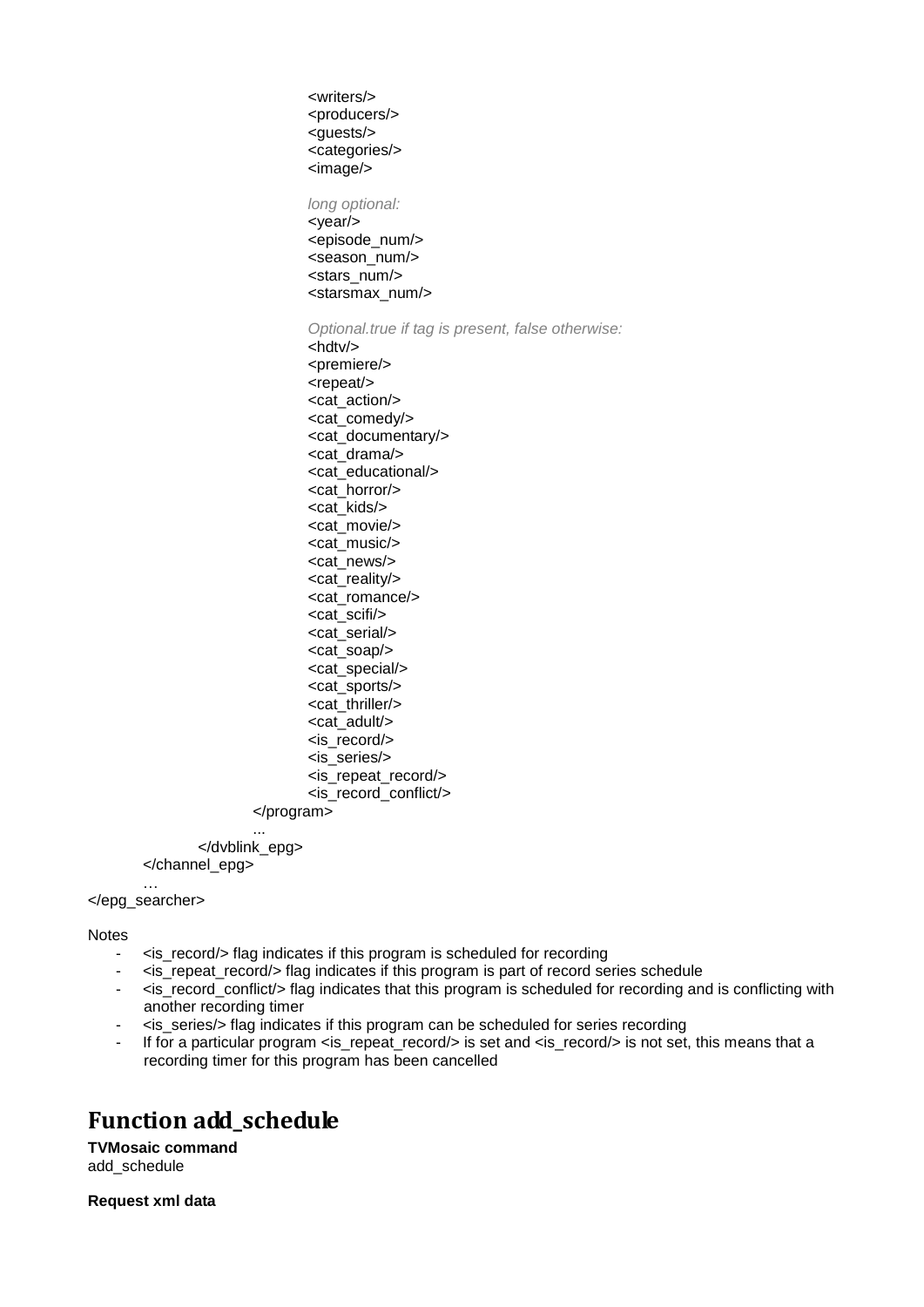```
<schedule>
       <user_param/> - string optional
       <force_add/> - bool optional
       <margine_before/> - int optional, margin value in seconds, if -1 then default margin is used
       <margine_after/> - int optional, margin value in seconds, if -1 then default margin is used
       <priority/> - int, schedule priority: -1 (low), 0 (normal), 1 (high)
       <active/> - boolean, indicates if schedule is active
       <by_epg> - mandatory
              <channel_id/> - string mandatory
               <program_id/> - string mandatory
              <repeat/> - bool optional
              <new_only/> - bool optional, indicates that only new programs have to be recorded
               <day_mask/> — long mandatory, bitmask of days on which recording occurs in case of 
repeat record (if 0 – occurs on any day)
              <start_before/> - int, number of seconds since 00:00 local time that a program should start 
before in case of repeat recording. If -1, then program can start anytime before 23:59 local time
              <start_after/> - int, number of seconds since 00:00 local time that a program should start 
after in case of repeat recording. If -1, then program can start anytime after 00:00 local time
              <recordings_to_keep/> - int mandatory for series recording (1,2,3,4,5,6,7,10; 0 – keep all)
       </by_epg>
         or
       <manual> - mandatory
               <channel_id/> - string mandatory
               <title/> - string optional
               <start_time/> - long mandatory
              <duration/> - long mandatory
               <day_mask/> — long mandatory. If set to 0, then this schedule is for a single recording
              <recordings_to_keep/> - int mandatory for repeated recordings (1,2,3,4,5,6,7,10; 0 – keep 
              all)
       </manual>
         or
       <by_pattern> - mandatory
               <channel_id/> - string mandatory
               <key_phrase/> - string optional (either key_phrase or genre_mask or both should be 
present)
               <genre_mask/> — long optional (Genre mask has the following values for genres:
                                          RDGC_ANY = 0x00000000,
                                          RDGC_NEWS = 0x00000001,
                                         RDGC_KIDS<br>RDGC_MOVIE
                                     RDGC_MOVIE = 0x00000004,
                                     RDGC_SPORT = 0x00000008,
                                          RDGC_DOCUMENTARY = 0x00000010,
                                          RDGC_ACTION = 0x00000020,
                                          RDGC_COMEDY = 0x00000040,
                                          RDGC_DRAMA = 0x00000080,
                                          RDGC_EDU = 0x00000100,
                                          RDGC_HORROR = 0x00000200,
                                          RDGC_MUSIC = 0x00000400,
                                     RDGC_REALITY = 0x00000800,
                                     RDGC_ROMANCE = 0x00001000,
                                     RDGC_SCIFI = 0x00002000,
                                     RDGC_SERIAL = 0x00004000,
                                     RDGC_SOAP = 0x00008000,
                                     RDGC_SPECIAL = 0x00010000,
                                          RDGC_THRILLER = 0x00020000,
                                          RDGC_ADULT = 0x00040000)
               <day_mask/> — long mandatory, bitmask of days on which recording occurs (if 0 – occurs 
on any day)
```
<start\_before/> *- int, number of seconds since 00:00 local time that a program should start before. If -1, then program can start anytime before 23:59 local time*

<start\_after/> *- int, number of seconds since 00:00 local time that a program should start after. If -1, then program can start anytime after 00:00 local time*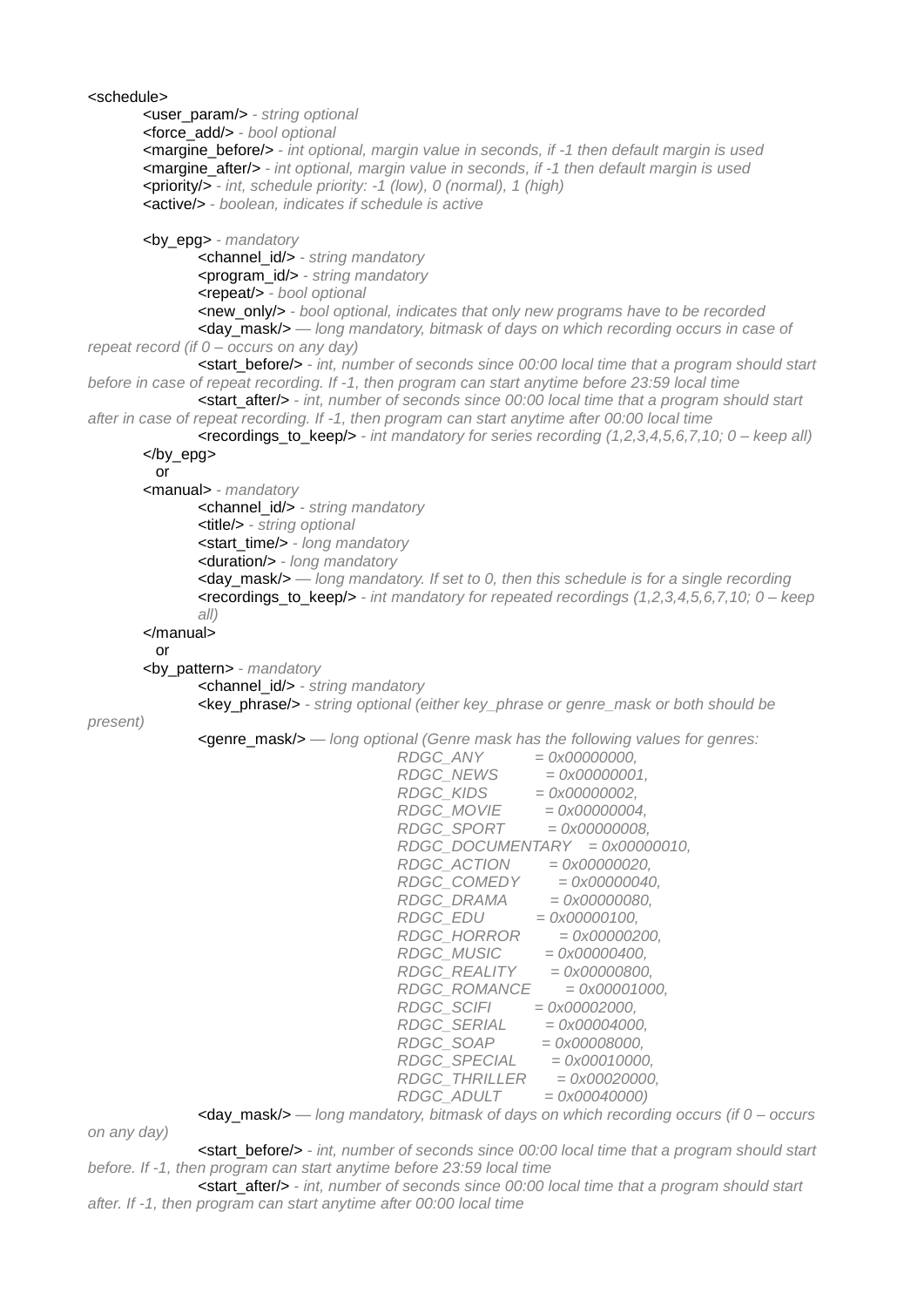```
<recordings_to_keep/> - int mandatory for repeated recordings (1,2,3,4,5,6,7,10; 0 – keep 
all)
```
### </by\_pattern>

</schedule>

#### Notes

- New schedules can be added either manually, based on a certain EPG program or on a search pattern (<manual>, <br epq> or <br ><br >pattern>)
- <force\_add> flag indicates that new schedule should be added even if there are other conflicting schedules present
- $\le$  day mask> bits have the following values: DAY\_MASK\_SUN = 1, DAY\_MASK\_MON = 2, DAY\_MASK\_TUE = 4, DAY\_MASK\_WED = 8, DAY\_MASK\_THU = 16, DAY\_MASK\_FRI = 32, DAY\_MASK\_SAT = 64, DAY\_MASK\_DAILY = 255

#### **Response xml\_result**

Response contains only status\_code.

### **Function get\_schedules**

**TVMosaic command** get\_schedules

**Request xml data**

<schedules\_request />

#### **Response xml\_result**

<schedules>

<schedule>

<schedule\_id/> *- string mandatory*

<user\_param/> *- string mandatory* 

<force\_add/> *- bool mandatory, If true this flag indicates that schedule has to be added even if there are timer conflicts.*

<margine\_before/> *- int mandatory, margin value in seconds* <margine\_after/> *- int mandatory, margin value in seconds* <priority/> *- int, schedule priority: -1 (low), 0 (normal), 1 (high)* <active/> *- boolean, indicates if schedule is active*

#### <targets>

<target/> *- string optional, send to target id for automatic processing of recordings, which are generated under this schedule*

<target/>

….

</targets>

<by\_epg> *- mandatory, exclusive with <manual>, <by\_pattern>* <channel\_id/> *- string mandatory* <program\_id/> *- string mandatory, an id of program to record* <repeat/> *- bool optional, indicates whether to record program series* <new\_only/> *- bool optional, indicates that only new programs have to be recorded* <day\_mask/> *— long mandatory, bitmask of days on which recording occurs in case of repeat record (if 0 – occurs on any day)* <start\_before/> *- int, number of seconds since 00:00 local time that a program should start before in case of repeat recording. If -1, then program can start anytime before 23:59 local time* <start\_after/> *- int, number of seconds since 00:00 local time that a program should start after in case of repeat recording. If -1, then program can start anytime after 00:00 local time* <recordings\_to\_keep/> *- int mandatory for series recording (1,2,3,4,5,6,7,10; 0 – keep all)* <program> *- mandatory, program metadata, which was used to set this schedule The same fields as for <program> element in <search\_epg> function*

> </program> </by\_epg>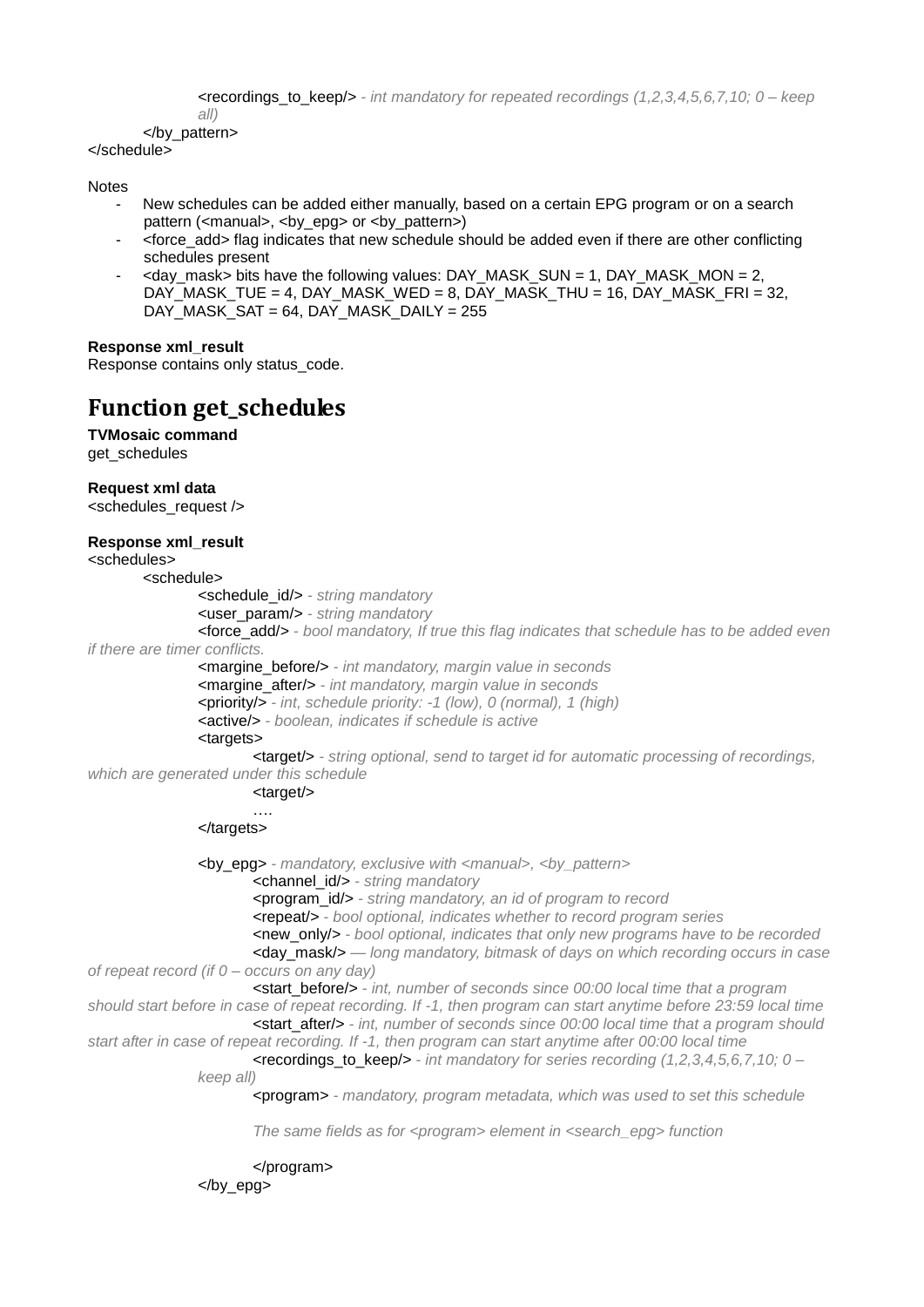```
<manual> - mandatory, exclusive with <by_epg>, <by_pattern>
                    <channel_id/> - string mandatory
                    <title/> - string mandatory
                    <start_time/> - long mandatory
                    <duration/> - int mandatory
                    <day_mask/> — int mandatory
                    <recordings_to_keep/> - int mandatory for repeated recordings (1,2,3,4,5,6,7,10; 0 –
             keep all)
             </manual>
             <by_pattern> - mandatory, exclusive with <by_epg>, <manual>
                     <channel_id/> - string mandatory
                     <key_phrase/> - string optional (either key_phrase or genre_mask or both should be 
present)
                     <genre_mask/> — long optional (Genre mask has the following values for genres:
                                   RDGC_ANY = 0x00000000,
                                   RDGC_NEWS = 0x00000001,
                                   RDGC_KIDS = 0x00000002,
                                   RDGC_MOVIE = 0x00000004,
                                   RDGC_SPORT = 0x00000008,
                                       RDGC_DOCUMENTARY = 0x00000010,
                                       RDGC_ACTION = 0x00000020,
                                       RDGC_COMEDY = 0x00000040,
                                       RDGC_DRAMA = 0x00000080,
                                       RDGC_EDU = 0x00000100,
                                       RDGC_HORROR = 0x00000200,
                                   RDGC_MUSIC = 0x00000400,
                                   RDGC_REALITY = 0x00000800,
                                   RDGC_ROMANCE = 0x00001000,
                                       RDGC_SCIFI = 0x00002000,
                                   RDGC_SERIAL = 0x00004000,
                                   RDGC_SOAP = 0x00008000,
                                   RDGC_SPECIAL = 0x00010000,
                                   RDGC_THRILLER = 0x00020000,
                                       RDGC_ADULT = 0x00040000)
                     <day_mask/> — long mandatory, bitmask of days on which recording occurs (if 0 –
occurs on any day)
                    <start_before/> - int, number of seconds since 00:00 local time that a program 
should start before. If -1, then program can start anytime before 23:59 local time
                    <start_after/> - int, number of seconds since 00:00 local time that a program should 
start after. If -1, then program can start anytime after 00:00 local time
                    <recordings_to_keep/> - int mandatory for repeated recordings (1,2,3,4,5,6,7,10; 0 –
             keep all)
             </by_pattern>
      </schedule>
       …
</schedules>
Notes
```

```
- <day_mask> bits are described in the add_schedule function
```
# **Function update\_schedule**

#### **TVMosaic command** update\_schedule

#### **Request xml data**

<update\_schedule> <schedule\_id/> *- string mandatory* <priority/> *- int, schedule priority: -1 (low), 0 (normal), 1 (high)* <active/> *- boolean, indicates if schedule is active*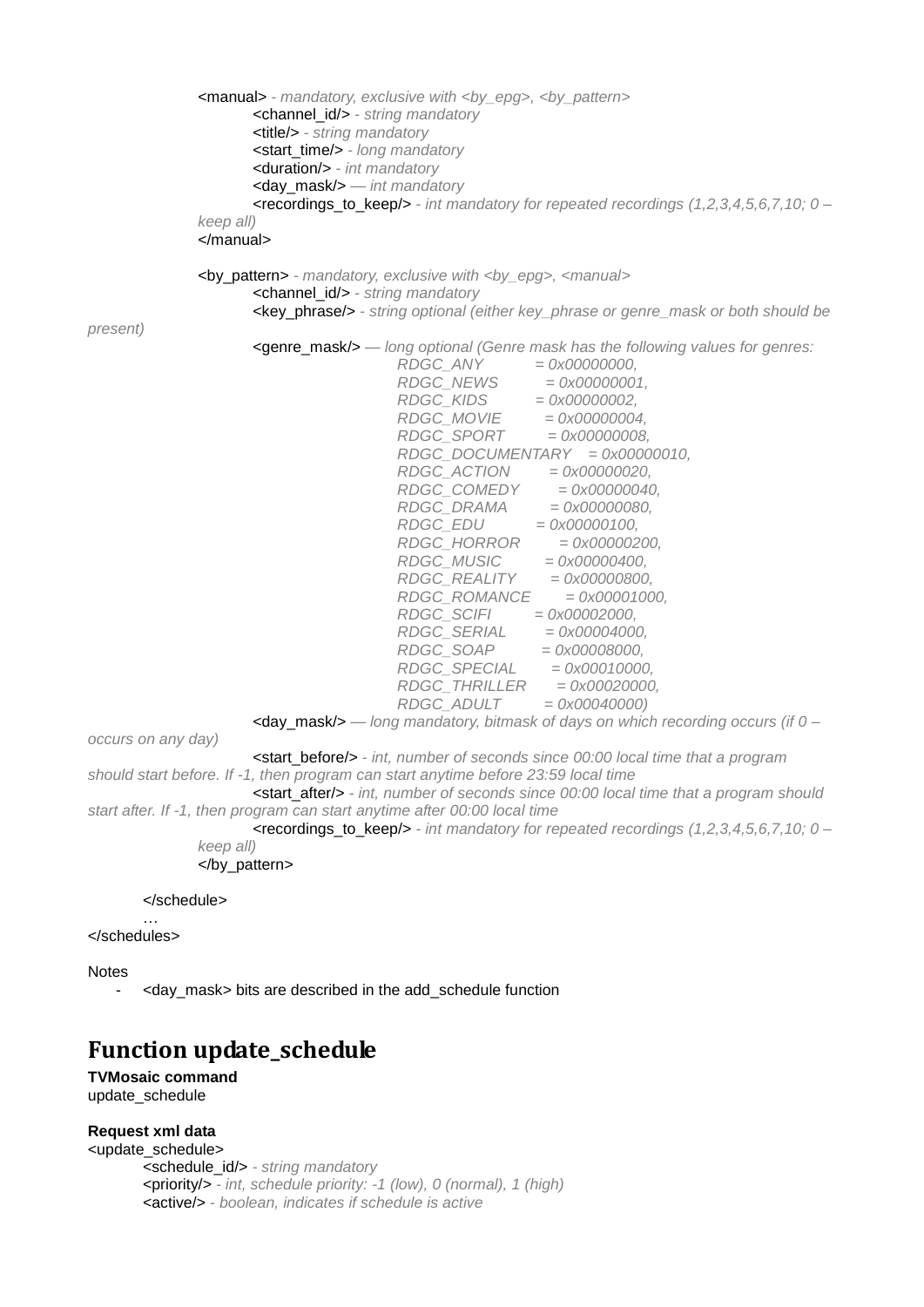<new\_only/> *- bool mandatory*

<day\_mask/> *— long mandatory, bitmask of days on which recording occurs (if 0 – occurs on any* 

*day)*

<start\_before/> *- int, number of seconds since 00:00 local time that a program should start before. If -1, then program can start anytime before 23:59 local time*

**-start after/>** *- int, number of seconds since 00:00 local time that a program should start after. If -1, then program can start anytime after 00:00 local time*

<recordings\_to\_keep/> *- int mandatory (1,2,3,4,5,6,7,10; 0 – keep all)*

<margine\_before/> *- int optional, margin value in seconds, if -1 then existing margin is kept* <margine\_after/> *- int optional, margin value in seconds, if -1 then existing margin is kept* <targets>

<target/> *- string optional, send to target id for automatic processing of recordings, which are generated under this schedule*

<target/>

…. </targets> </update\_schedule>

**Notes** 

- Parameters *priority, margine* before, margine after, targets and *active* is applicable for any type of schedule
- Parameter *recordings* to keep is applicable to any type of repeating schedule
- Parameter *new* only is applicable to epg-based repeating schedule
- Parameters *day\_mask, start\_before and start\_after* are applicable to epg- and search-based repeating schedules
- <day mask> bits are described in the add schedule function

**Response xml\_result**

Response contains only status\_code.

# **Function get\_recordings (recording timers)**

**TVMosaic command**

get\_recordings

*Note: despite of the misleading function name this function actually returns recording timers*

**Request xml data**

<?xml version="1.0" encoding="utf-8" ?> <recordings>

#### **Response xml\_result**

<recordings> <recording>

<recording\_id> *- mandatory* <schedule\_id> *- mandatory* <channel\_id> - *mandatory* <is\_active> *- optional* <program> *- mandatory*

*The same fields as for <program> element in <search\_epg> function*

</program>

<recording> </recordings>

### **Function remove\_schedule**

**TVMosaic command** remove\_schedule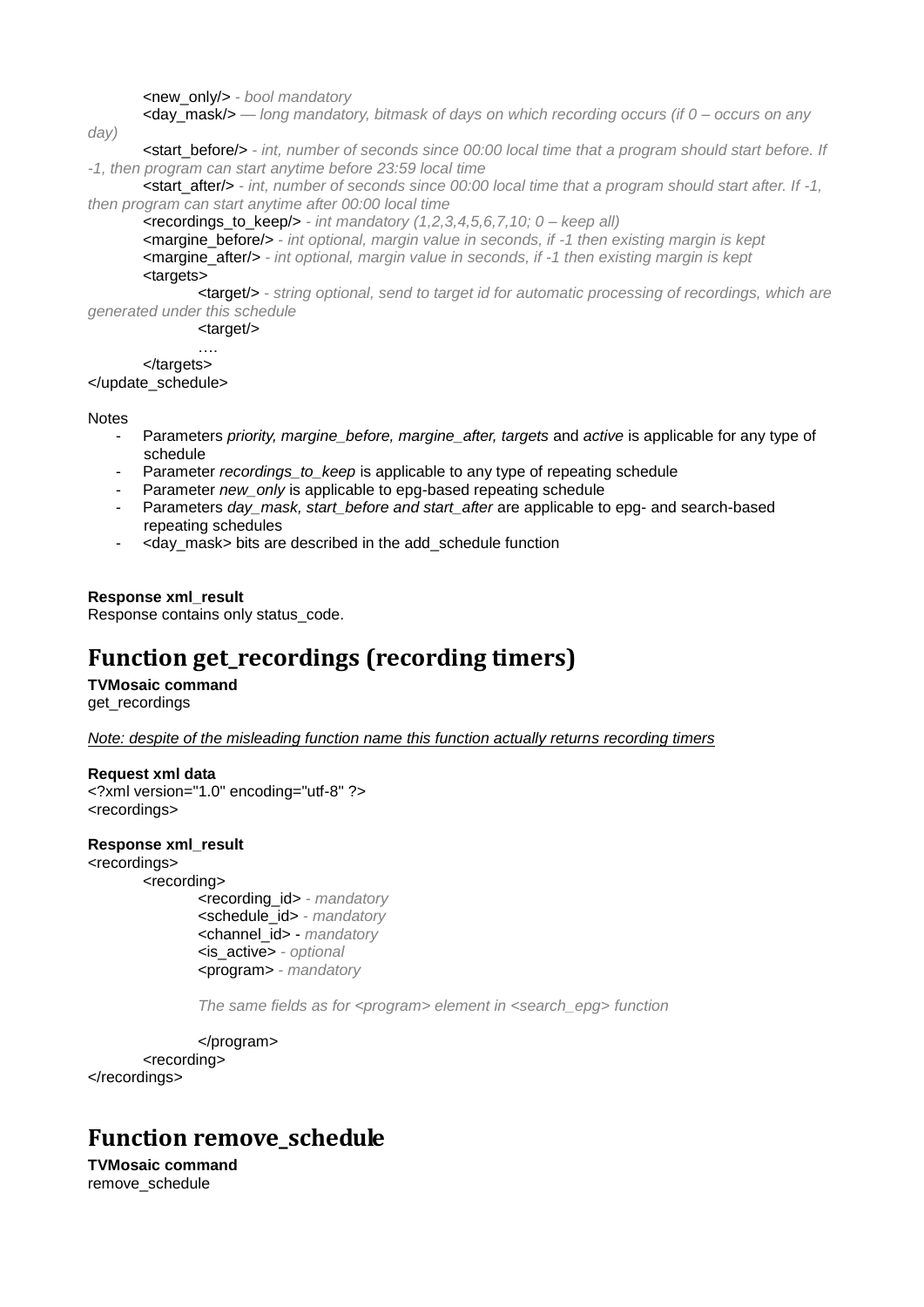**Request xml data**

<remove\_schedule> <schedule\_id/> *- string mandatory* </remove\_schedule>

**Response xml\_result** Response contains only status\_code.

# **Function remove\_recording (recording timer)**

**TVMosaic command** remove\_recording

**Request xml data** <remove\_recording xmlns:i=["http://www.w3.org/2001/XMLSchema-instance"](http://www.w3.org/2001/XMLSchema-instance) xmlns="http://www.dvblogic.com"> <recording\_id/> *- string mandatory* </remove\_recording>

**Response xml\_result** Response contains only status\_code.

# **Function set\_parental\_lock (currently not implemented)**

**TVMosaic command** set\_parental\_lock

#### **Request xml data**

<parental\_lock> <client\_id/> *string mandatory* <is\_enable/> *bool mandatory, true – enable parental lock, false – disable parental lock* <code/> *string mandatory if is\_enable = false* </parental\_lock>

#### **Response xml\_result**

<parental\_status> <is\_enabled/> *- bool mandatory* </parental\_status>

## **Function get\_parental\_status (currently not implemented)**

#### **TVMosaic command** get parental status

**Request xml data**

<parental\_lock> <client\_id/> *string mandatory* </parental\_lock>

### **Response xml\_result**

<parental\_status> <is\_enabled/> *- bool mandatory* </parental\_status>

# **Function get\_object**

Predefined identifiers for built-in containers: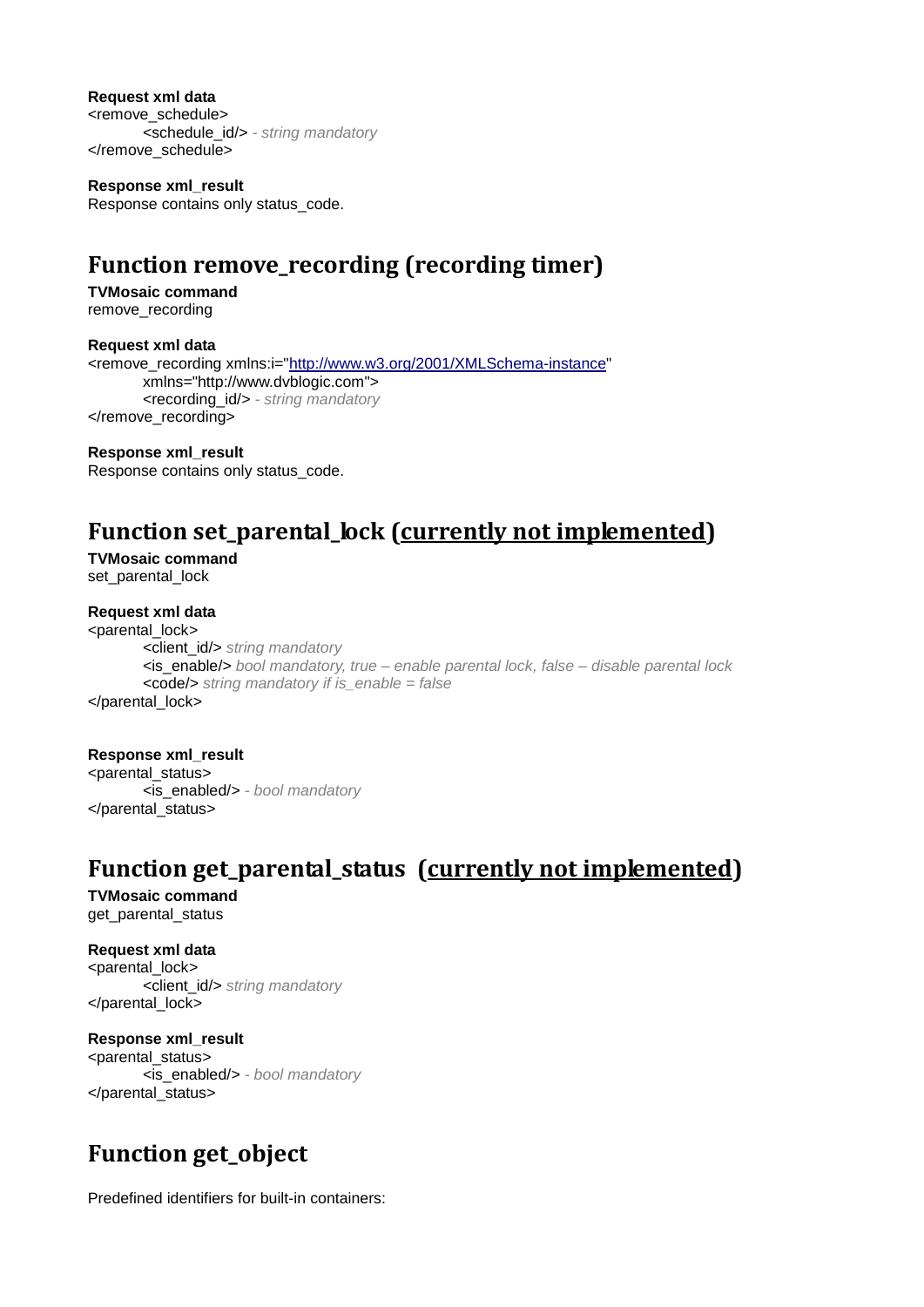- "8F94B459-EFC0-4D91-9B29-EC3D72E92677" built-in TVMosaic recorder
- "E44367A7-6293-4492-8C07-0E551195B99F" container with recordings sorted by Name
- "F6F08949-2A07-4074-9E9D-423D877270BB" container with recordings sorted by Date
- "CE482DD8-BC5E-47c3-9072-2554B968F27C" container with Genres of the recordings
- "0E03FEB8-BD8F-46e7-B3EF-34F6890FB458" container with Series of the recordings

#### **TVMosaic command**

get\_object

#### **Request xml data**

<?xml version="1.0" encoding="utf-8" ?>

<object\_requester>

<object\_id/> *- string mandatory (empty string – root object)*

<object\_type/> *- int optional, requests objects of a certain type – items or containers. (OBJECT\_UNKNOWN = -1,OBJECT\_CONTAINER = 0,OBJECT\_ITEM = 1), by default - OBJECT\_UNKNOWN (e.g. all object types)*

<item\_type/> *- int optional, requests items of a certain type (ITEM\_UNKNOWN = -1, ITEM\_RECORDED\_TV = 0, ITEM\_VIDEO = 1, ITEM\_AUDIO = 2, ITEM\_IMAGE = 3), by default - ITEM\_UNKNOWN (e.g. all item types)*

<start\_position/> *- int optional, by default - 0*

<requested\_count/> *- int optional, by default "-1" (e.g. all)*

<children\_request/> *- bool optional, by default – false (if false – returns information about object itself as specified by its object\_id. If true – returns objects' children objects – containers and items)* <server\_address/> *- string mandatory (ip address or a host name of TVMosaic server)* </object\_requester>

#### **Response xml\_result**

<object>

#### <containers>

<container>

<object\_id/> *- string mandatory* <parent\_id/> *- string mandatory* <name/> *- string mandatory* <description/> *- string optional*

<logo/> *- string optional*

```
<container_type/> - int mandatory (CONTAINER_UNKNOWN = -1,CONTAINER_SOURCE = 
0, CONTAINER_TYPE = 1, CONTAINER_CATEGORY = 2, CONTAINER_GROUP = 3)
       <content_type/> - int mandatory, defines type of items in this container (ITEM_UNKNOWN =
```
*-1, ITEM\_RECORDED\_TV = 0, ITEM\_VIDEO = 1, ITEM\_AUDIO = 2, ITEM\_IMAGE = 3)*

<total\_count/> *- int optional*

<source\_id/> *- string optional, identifies a physical source of this container (8F94B459- EFC0-4D91-9B29-EC3D72E92677 – is the built-in TVMosaic recorder, e.g. Recorded TV items)* </container>

#### </containers>

<items>

#### <recorded\_tv>

…

<object\_id/> *- string mandatory* <parent\_id/> *- string mandatory* <url/> *- string mandatory, url containing http link for stream playback* <thumbnail/> *- string mandatory, url containing a hyperlink to item's thumbnail* <can\_be\_deleted/> *- bool optional, identifies whether this item can be deleted* <size/> *- long optional, item file size in bytes* <creation\_time/> *- long optional* <channel\_name/> *- string optional* <channel\_number/> *- int optional* <channel\_subnumber/>*- int optional* <channel\_id/>*- string mandatory* <schedule\_id/>*- string mandatory* <schedule\_name/>*- string mandatory* <schedule\_series/>*- bool mandatory, shows if this recorded tv item was part of series*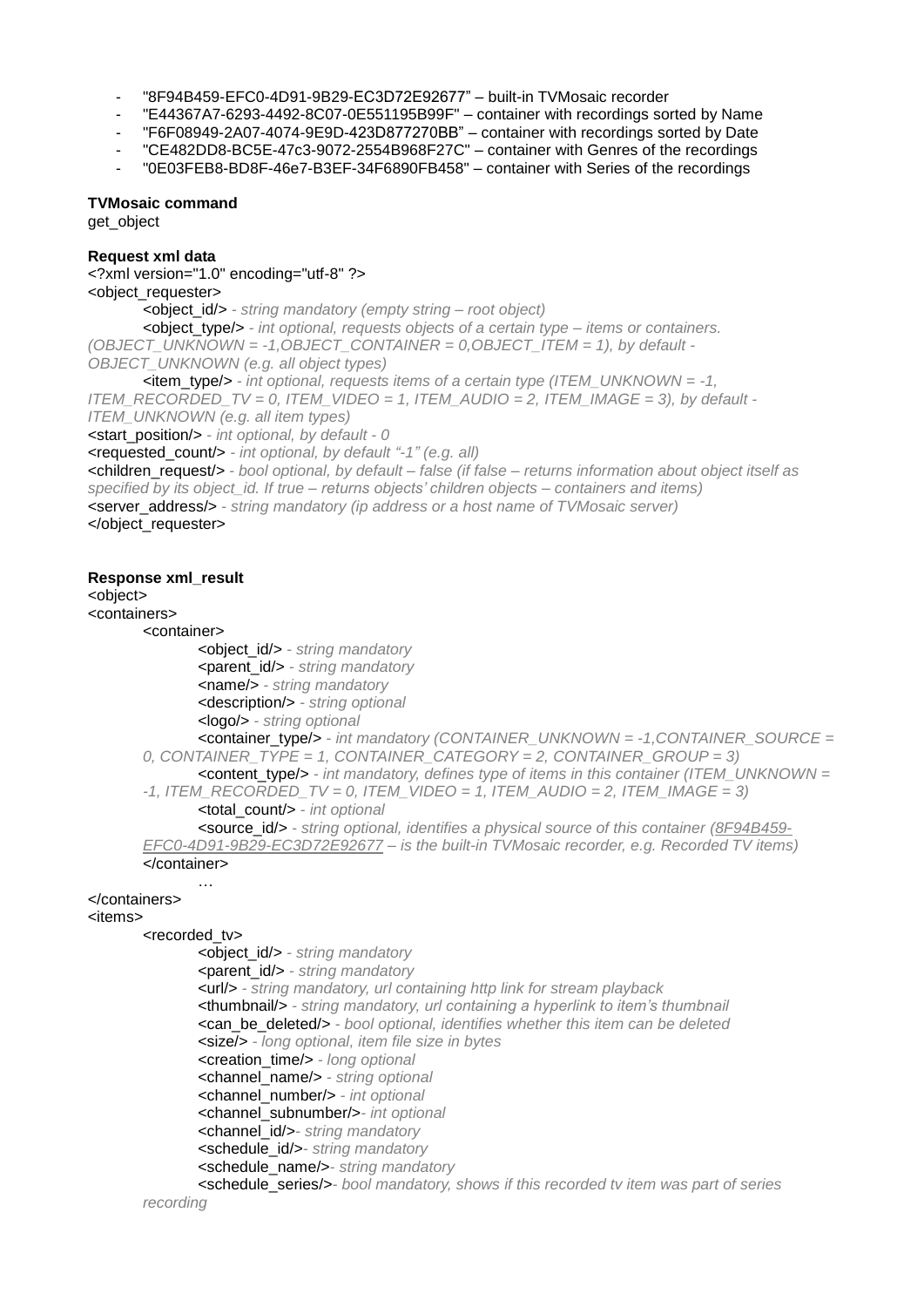<state/> *- int optional (RTVS\_IN\_PROGRESS = 0, RTVS\_ERROR = 1, RTVS\_FORCED\_TO\_COMPLETION = 2, RTVS\_COMPLETED = 3). State of the recorded TV item: being recorded, not even started because of error, recorded, but may miss certain part at the end because it was cancelled by user, completed successfully.*

<video\_info> *- mandatory* <name/> *— string mandatory* <start\_time/> *— long mandatory* <duration/> *— int mandatory*

> *string optional:* <short\_desc/> <subname/> <language/> <actors/> <directors/> <writers/> <producers/> <guests/> <categories/> <image/>

#### *int optional:*

<year/> <episode\_num/> <season\_num/> <stars\_num/> <starsmax\_num/>

*bool optional:*

<hdtv/> <premiere/> <repeat/> <cat\_action/> <cat\_comedy/> <cat\_documentary/> <cat\_drama/> <cat\_educational/> <cat\_horror/> <cat\_kids/> <cat\_movie/> <cat\_music/> <cat\_news/> <cat\_reality/> <cat\_romance/> <cat\_scifi/> <cat\_serial/> <cat\_soap/> <cat\_special/> <cat\_sports/> <cat\_thriller/> <cat\_adult/> </video\_info>

</recorded\_tv>

#### <video>

<object\_id/> *- string mandatory* <parent\_id/> *- string mandatory* <url/> *- string mandatory, url containing http link for stream playback* <thumbnail/> *- string mandatory, url containing a hyperlink to item's thumbnail* <can\_be\_deleted/> *- bool optional, identifies whether this item can be deleted* <size/> *- long optional, item file size in bytes*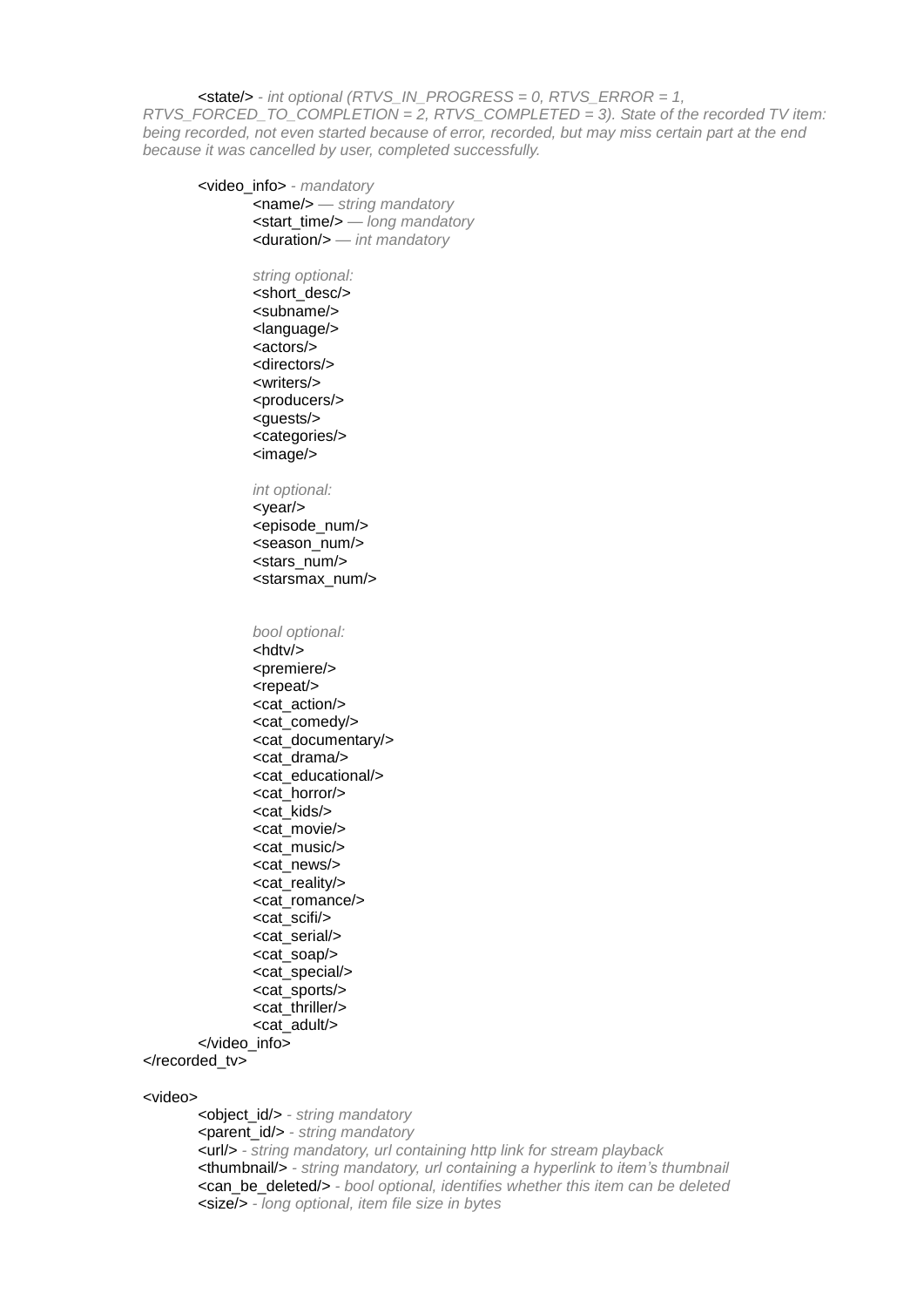<creation\_time/> *- long optional*

<video\_info> *- mandatory, the same as for recorded\_tv item*

*…* </video\_info>

</video>

<audio>

*Currently not supported* </audio>

<image>

*Currently not supported*

</image>

…

</items> <actual\_count/> *- int optional, number of items and containers in this response* <total\_count/> *- int optional, total number of items and containers in the container* </object>

#### **Transcoded playback of the recorded TV item**

If server platform supports transcoding then client can request a transcoded playback of the recorded TV item. In this case the recording is delivered by the server in HLS format. To request transcoded playback the url has to be modified as following: New url is  $\langle$ url $>$  + &client=**<client\_id>**&transcoder=hls&height=**<height>**&width=**<width>**&bitrate=**<bitrate>**&lng=**<lng\_code>**

where

- <url> is the original url of the playback item as received from the server
- <client\_id> a unique id of the client that requests a stream. Can be any string of alphanumeric characters without spaces as long as it is unique – a guid for example
- <height> Frame height of the transcoded stream
- <width> Frame width of the transcoded stream
- <bitrate> Bitrate in kbits/sec of the transcoded stream
- <lng> (optional) an ISO 639 code of the language

For example the string to add to url can be &client=AAABBBCCC&transcoder=hls&height=480&width=640&bitrate=512&lng=eng

## **Function remove\_object**

**TVMosaic command** remove\_object

**Request xml data**

<?xml version="1.0" encoding="utf-8" ?> <object\_remover> <object\_id/> *- string mandatory* </object\_remover>

**Response xml\_result** Response contains only status\_code.

# **Function stop\_recording**

**TVMosaic command** stop\_recording

**Request xml data** <?xml version="1.0" encoding="utf-8" ?>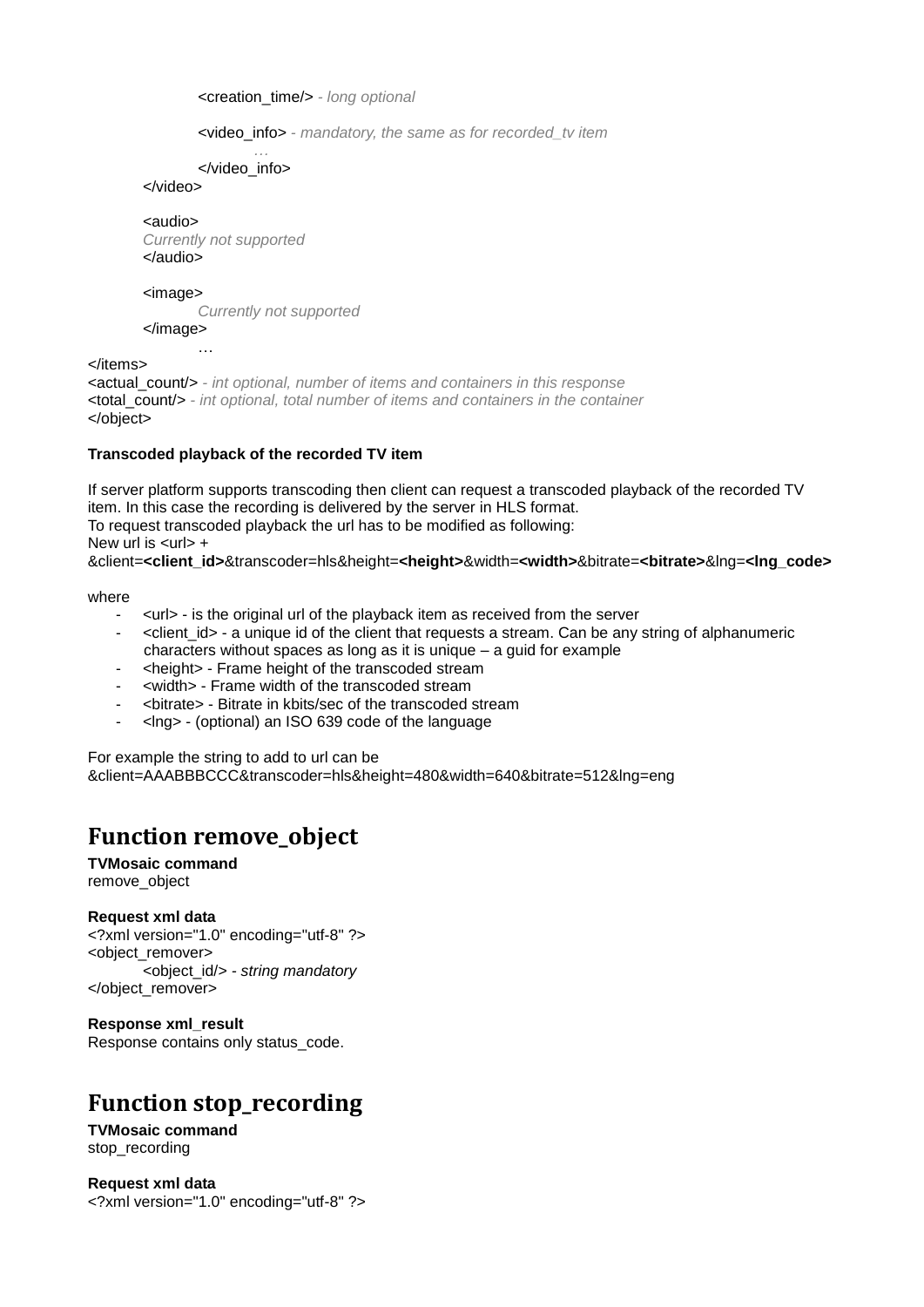<stop\_recording xmlns="http://www.dvblogic.com"> <object\_id/> *- string mandatory* </stop\_recording>

#### **Response xml\_result**

Response contains only status\_code.

## **Function get\_streaming\_capabilities**

#### **TVMosaic command**

get\_streaming\_capabilities

This function returns streams and protocols actually supported by a given instance of TVMosaic server. Also general server streaming properties – like timeshift support and whether server can record – are returned.

The response contains supported protocols and transcoders for live TV and for playback items (e.g. TV recordings).

#### **Request xml data**

<?xml version="1.0" encoding="utf-8" ?> <streaming\_caps xmlns="http://www.dvblogic.com" />

#### **Response xml\_result**

<streaming\_caps xmlns="http://www.dvblogic.com">

<protocols/> *- int (bitmask) mandatory (UNSUPPORTED\_PROTOCOLS = 0, HTTP\_TYPE = 1, UDP\_TYPE = 2, RTSP\_TYPE = 4, ASF\_TYPE = 8, HLS\_TYPE = 16, WEBM\_TYPE = 32, MP4\_TYPE = 64, ALL\_SUPPORTED\_PROTOCOLS = 65535)*

<transcoders/> *- int (bitmask) mandatory (UNSUPPORTED\_TRANSCODERS = 0, WMV\_TYPE = 1, WMA\_TYPE = 2, H264\_TYPE = 4, AAC\_TYPE = 8, RAW\_TYPE = 16, VPX\_TYPE = 32, VORBIS\_TYPE = 64, ALL\_SUPPORTED\_TRANSCODERS = 65535)*

 $\leq$ pb protocols/ $>$  *- int (bitmask) mandatory (UNSUPPORTED\_PROTOCOLS = 0, HTTP\_TYPE = 1,*  $\leq$  *1,*  $\leq$ *UDP\_TYPE = 2, HLS\_TYPE = 16, ALL\_SUPPORTED\_PROTOCOLS = 65535)*

<pb\_transcoders/> *- int (bitmask) mandatory (UNSUPPORTED\_TRANSCODERS = 0, H264\_TYPE = 4, AAC\_TYPE = 8, RAW\_TYPE = 16, ALL\_SUPPORTED\_TRANSCODERS = 65535)*

<addressees> *- list of the registered TVMosaic message addressees*

<addressee>

<id/> *- string mandatory, id of the TVMosaic message addressee*

</addressee>

### …

### </addressees>

</can\_record/> *- boolean optional. If present and its value is true then server can record content. Otherwise only live TV functionality is available.*

<supports\_timeshift/> *- boolean optional. If present and its value is true then server supports timeshifting functionality*

<timeshift\_version/> *- int optional. If present, provides of the timeshiftt algorithm implementation.* </device\_management/> *- boolean optional. If present and its value is true then server exposes* 

*device management part of the API (get\_devices, get\_scanners, channel\_scan etc.).* </streaming\_caps>

### **Function get\_recording\_settings**

**TVMosaic command** get\_recording\_settings

#### **Request xml data**

<?xml version="1.0" encoding="utf-8" ?> <recording\_settings/>

#### **Response xml\_result**

<recording\_settings> <before\_margin/> *- int mandatory, before margin in seconds* <after\_margin/> *- int mandatory, after margin in seconds*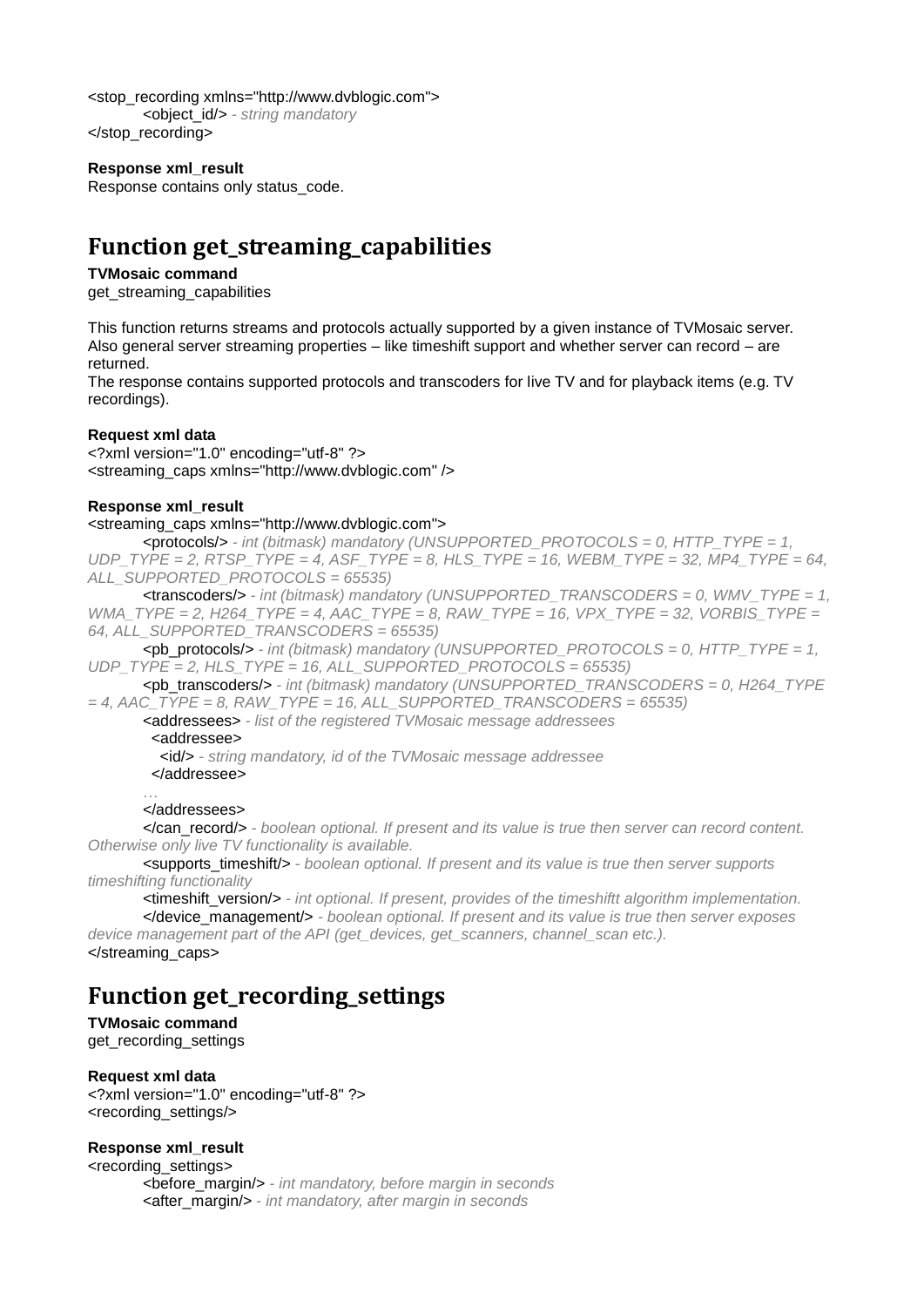<recording\_path/> *- string mandatory*

<total\_space/> *- long mandatory, in KB*

<avail\_space/> *- long mandatory, in KB*

<check\_deleted/> *- bool mandatory, indicates if server performs background check for deleted recording files*

<ds\_auto\_mode/> *- bool mandatory, indicates if TVMosaic uses built-in algo to calculate minimum disk space size for warning and auto-delete algorithm*

<ds\_man\_value/> *- long mandatory, current minimum disk space value in KB*

<auto\_delete/> *- bool mandatory, indicates if autodelete algorithm is enabled (delete oldest recordings when disk space size is less than threshold value)*

<new\_only\_algo\_type/> *- int mandatory, indicates how "new only" schedule flag is treated by the recording engine. Values: 0 – as not recorded before, 1 – as not having "is\_repeat" flag in program metadata* </recording\_settings>

### **Function set\_recording\_settings**

**TVMosaic command**

set recording settings

#### **Request xml data**

<recording\_settings >

<before\_margin/> *- int mandatory, in seconds*

<after\_margin/> *- int mandatory, in seconds*

<recording\_path/> *- string mandatory*

<check\_deleted/> *- bool mandatory, indicates if server performs background check for deleted recording files*

<ds\_auto\_mode/> *- bool mandatory, indicates if TVMosaic uses built-in algo to calculate minimum disk space size for warning and auto-delete algorithm*

<ds\_man\_value/> *- long optional, minimum disk space value in KB in case when ds\_auto\_mode is false*

<auto\_delete/> *- bool mandatory, indicates if autodelete algorithm is enabled (delete oldest recordings when disk space size is less than threshold value)*

<new\_only\_algo\_type/> *- int mandatory, indicates how "new only" schedule flag is treated by the recording engine. Values: 0 – as not recorded before, 1 – as not having "is\_repeat" flag in program metadata* </recording\_settings>

#### **Response xml\_result**

Response contains only status\_code.

## **Function get\_server\_info**

**TVMosaic command** get server info

#### **Request xml data**

<?xml version="1.0" encoding="utf-8" ?> <server\_info xmlns="http://www.dvblogic.com" />

#### **Response xml\_result**

<server\_info xmlns="http://www.dvblogic.com">

<install\_id/> *- string mandatory, id of the TVMosaic server installation* <server\_id/> *- string mandatory, id of the TVMosaic Server product* <version/> *- string mandatory, TVMosaic Server version (format x.x.x)* <build/> *- int mandatory, TVMosaic Server build*

</server\_info>

### **Function execute\_command**

This function allows sending custom commands to specific TVMosaic modules. The actual list of modules,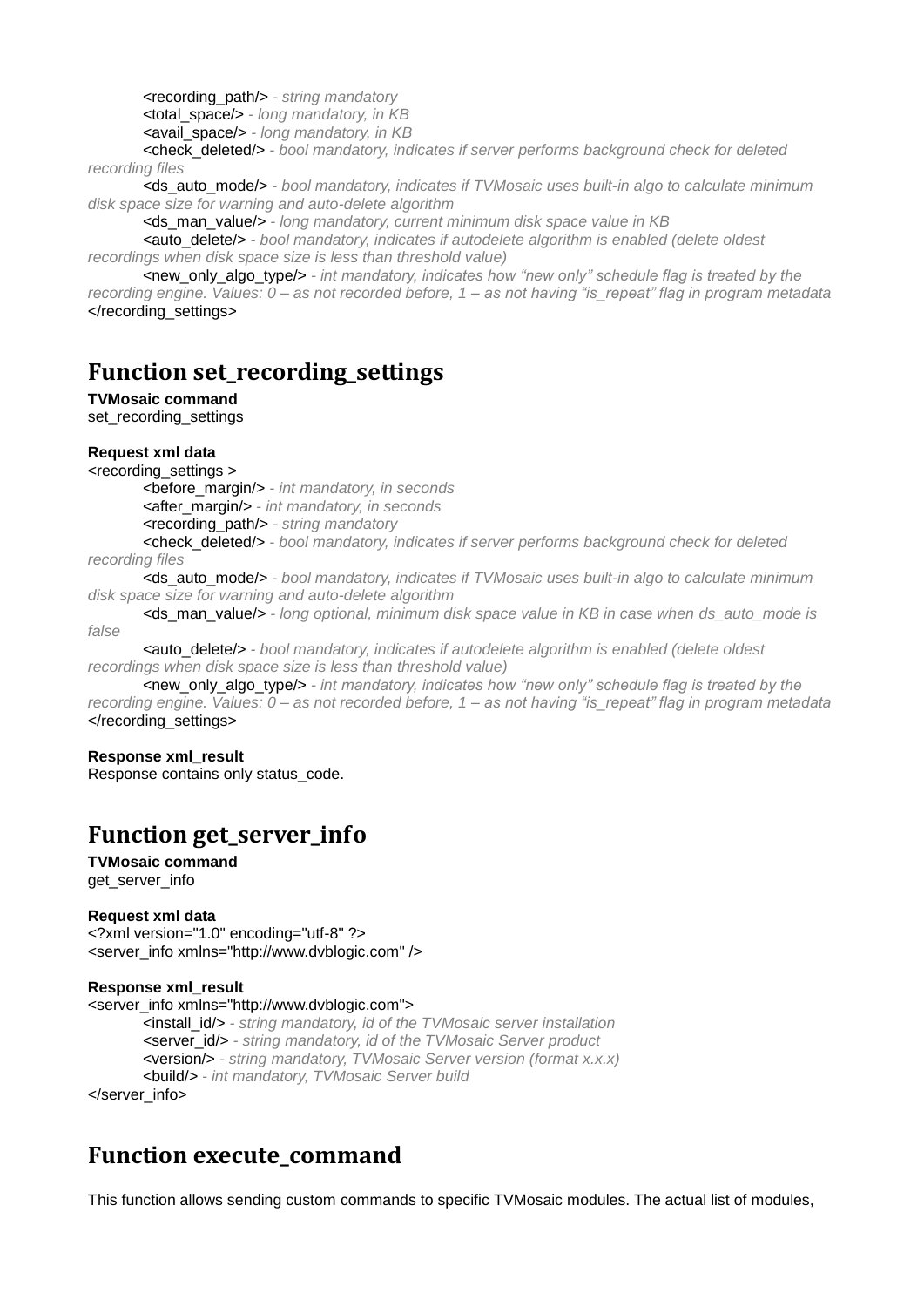their supported commands and input/output parameters are listed below in a separate chapter.

### **TVMosaic command**

execute\_command

#### **Request xml data**

< xml\_cmd>

< addressee/> *string mandatory – id (uuid) of the TVMosaic module to send a command to* < cmd/> *string mandatory – command*

<param/> *string optional, input parameters in xml format. The list, types and presence of input parameters depends on the command itself*

</xml\_cmd>

#### **Response xml\_result**

#### <xml\_response>

<result/> *- string mandatory – command result. Two values – "success" and "fail" are predefined, but module can define additional custom values for each particular command.*

<param/> *- string optional – output parameters of the command in xml format. The list, types and presence of output parameters depends on the command itself* 

</xml\_response>

### **Function get\_channel\_url**

#### **TVMosaic command**

get\_channel\_url

Function returns a list of direct streaming urls for a set of the channel ids.

#### **Request xml data**

#### < stream\_info>

<client\_id/> *string optional - a unique id of the client that requests a stream. Can be any string of alphanumeric characters without spaces as long as it is unique – a guid for example. If empty or not present, client id will be generated from the client's IP address*

<channels\_dvblink\_ids>

<channel\_dvblink\_id/> *- String mandatory – TVMosaic channel ID*

*…* <channel\_dvblink\_id/> </channels\_TVMosaic\_ids>

</ stream\_info>

#### **Response xml\_result**

< stream\_info>

<channel>

<channel\_dvblink\_id/> *- String mandatory – TVMosaic channel ID* <url/> *- string mandatory – direct streaming url*

</channel>

… <channel> </channel>

</ stream\_info>

### **Function timeshift\_get\_stats**

**TVMosaic command** timeshift\_get\_stats

Function returns statistic of currently running timeshifted streaming. This function only applies to indirect live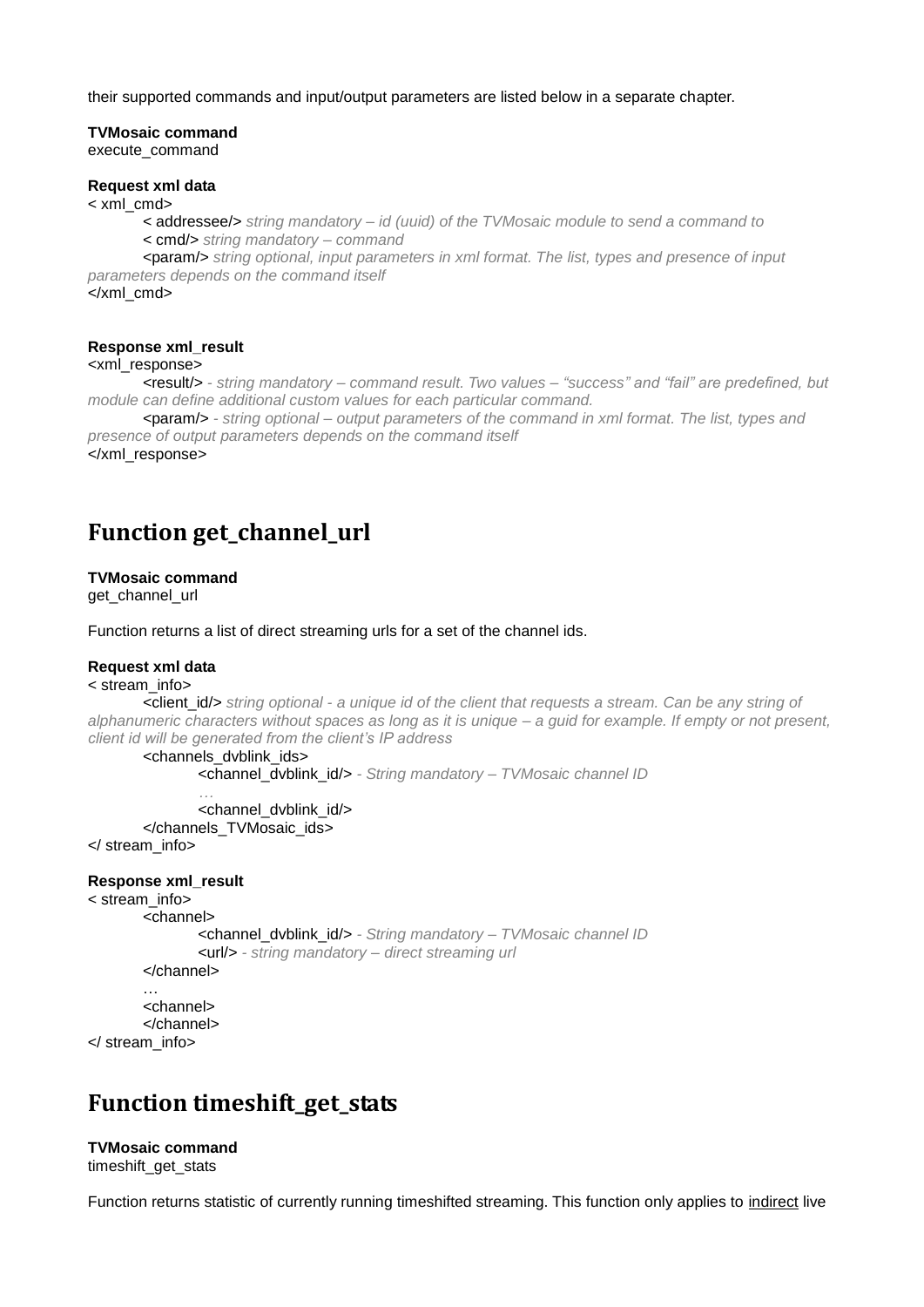streams, started with stream types "raw\_http\_timeshift" and "h264ts\_http\_timeshift".

#### **Request xml data**

< timeshift\_status>

<channel\_handle/> *- long mandatory, channel handle to obtain the timeshift stats for* </ timeshift\_status>

#### **Response xml\_result**

< timeshift\_status>

< max\_buffer\_length /> *- uint64 mandatory – maximum size of the timeshift buffer in bytes*

< buffer\_length /> *- uint64 mandatory – current size of the timeshift buffer in bytes (may be less than max\_buffer\_length while buffer is growing)*

< cur\_pos\_bytes /> *- uint64 mandatory – current playback position within the timeshift buffer in bytes (range: between 0 and buffer\_length)*

< buffer\_duration /> *- uint64 mandatory – current duration of the timeshift buffer in seconds*

< cur\_pos\_sec /> *- uint64 mandatory – current playback position within the timeshift buffer in seconds (range: between 0 and buffer\_duration)*

</ timeshift\_status >

### **Function timeshift\_seek**

#### **TVMosaic command**

timeshift\_seek

Function positions playback pointer within timeshift buffer either by time or by bytes. This function only applies to indirect live streams, started with stream types "raw http\_timeshift" and "h264ts\_http\_timeshift".

#### **Request xml data**

< timeshift\_seek>

<channel\_handle/> *- long mandatory, channel handle*

<type/> *- long mandatory, type of seek operation: 0 – by bytes, 1 – by time*

<offset/> *- int64 mandatory, offset in bytes (for seek by bytes) or in seconds (for seek by time). Offset may be negative value and is calculated from a position, given by whence parameter*

<whence/> *- long mandatory: 0 – offset is calculated from the beginning of the timeshift buffer, 1 – offset is calculated from the current playback position, 2 – offset is calculated from the end of the timeshift buffer*

</ timeshift\_seek>

#### **Response xml\_result**

Response contains only status\_code.

#### *Notes*

Before issuing timeshift seek command, it is recommended that client stops reading from the url, returned by play channel command and resumes reading from a new position once timeshift seek command completes.

### **Function get\_devices**

**TVMosaic command** get\_devices

This function returns devices, detected by TVMosaic Server.

#### **Request xml data**

<?xml version="1.0" encoding="utf-8" ?> <devices xmlns="http://www.dvblogic.com" />

#### **Response xml\_result**

<devices xmlns="http://www.dvblogic.com">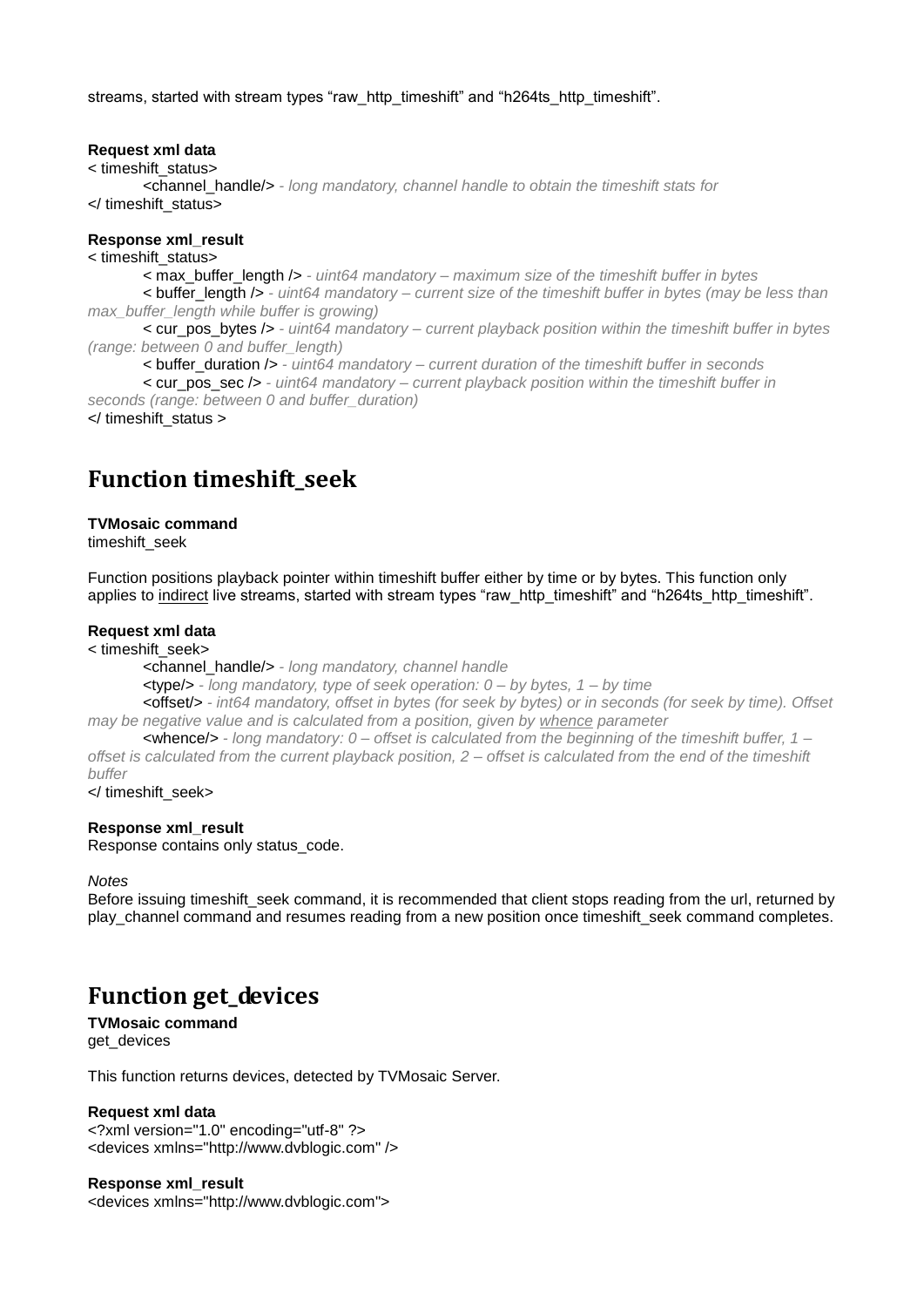```
<device>
               <id>XXX-XXX-XXXXX</id>- string, mandatory
               <name>DVBLogic TVButler</name>- string, mandatory
               <state>new</state>- string, mandatory. Possible values: new (present, no channels), active 
(present, with channels), missing (absent, with previously scanned channels), error
               <status>idle</ status>- string, mandatory. Possible values: idle, streaming, scanning, 
networks_scanned, scan_finished, epg_scanning, epg_scan_finished 
               <standards>0</standards>- optional, contains bitmask value with supported broadcast 
standards: unknown (0x00000000), dvbt (0x00000001), dvbc (0x00000002), dvbs (0x00000004), atsc
(0x00000008), cqam (0x00000010), iptv (0x00000020)
               <can_be_deleted/> - boolean, mandatory, indicates if this device can be deleted
               <has settings/> - boolean, mandatory, indicates if this device has configurable settings
               <providers>- list of providers that are available on this device
                       <provider>
                               <provider_id>XXX-XXX-XXXXX</ provider_id>- string, mandatory, provider 
id
                               < provider_name>Digitenne</ provider_name>- string, mandatory, provider 
name
                               <provider_desc>DVB-T/T2</provider_desc>- string, optional, provider 
description
                       </provider>
                ....
               </providers>
       </device>
       <device>
                ....
       </device>
</devices>
```
### **Function get\_scanners**

#### **TVMosaic command**

get\_scanners

This function returns list of scan settings that are applicable for a specific device.

The return value enables generation of a parameterized user interface, which allows user selection of the scan settings for a given device.

Each list of possible settings applies for a particular broadcast standard that device supports. By default, the autodetected list of standards is used. It is possible to overwrite the autodetection by providing a specific standard as part of the request.

All settings have the same structure: setting has an id, human readable name and a list of possible values. Each value is also identified by its id and has a human readable name. Value may also contain a desc attribute with a human readable description of the value.

The selected values are passed to the start scan function in form of <id>value</id> format.

#### **Request xml data**

< scanners>

<device>xxxx</device> *- string, mandatory. Id of the device to get scanners for*

<standard>xxxx</standard > *- string, optional. If present, overwrites the auto-detected device standards. Values: unknown (0x00000000), dvbt (0x00000001), dvbc (0x00000002), dvbs (0x00000004), atsc (0x00000008), cqam (0x00000010), iptv (0x00000020)*

</scanners>

#### **Response xml\_result**

<scanners>

<standard id="1" name="DVB-T">*- mandatory, both attributes are mandatory. Identifies the standard for which list of providers and scan settings are returned*

<settings>

<setting id="provider" name="Scan providers">

<value id="xxxx" name="Digitenne" desc="Transponder scan"/>

<value id="xxxx" name="Freeview"/>

....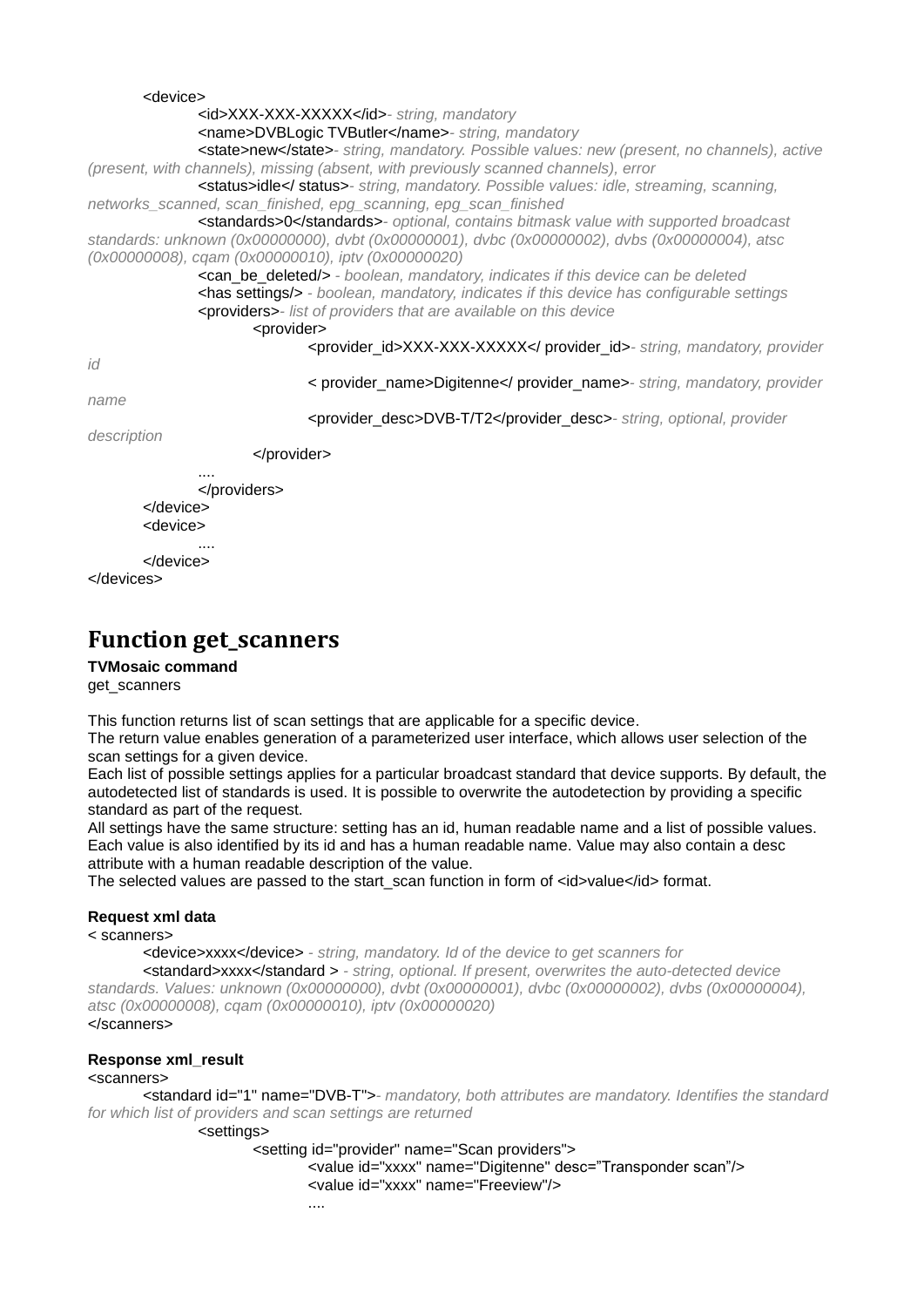```
</setting>
               </settings>
        </standard>
        <standard id="2" name="DVB-C">
               <settings>
                        <setting id="provider" name="Scan providers">
                               <value id="xxxx" name="Ziggo" />
                               <value id="xxxx" name="Caiway"/>
                               <container id="xxxx" name="Fast scan (manual entry)" desc="Test container" 
>- container element presents an extra level of hierarchy with several user-editable elements inside and Ok 
button to confirm the user selection
                                       <edit id="xxxx" name="Frequency" format="number">12720</edit>-
edit box. Format field can have values "number" or "string". It has the value, displayed by default in the edit
box.
                                       <edit id="xxxx" name="Symbol rate" format="number">6875</edit>
                                       <selection id="xxxx" name="Modulation" >- combobox, allowing 
selection of a single element out of the list
                                               <value id="xxxx" name="QAM64" />
                                               <value id="xxxx" name="QAM128" />
                                               <value id="xxxx" name="QAM256" />
                                       </selection>
                               </container>
                               ....
                       </setting>
               </settings>
        </standard>
        <standard id="3" name="DVB-S/S2">
               <settings>
                       <setting id="provider" name="Scan providers">
                               <value id="xxxx" name="Astra 19" />
                               <value id="xxxx" name="Astra 23"/>
                               ....
                       </setting>
                       <setting id="diseqc" name="Diseqc selection">
                               <value id="none", name="None"/>
                               <value id="simple_a", name="Simple A"/>
                               .....
                       </setting>
                        ....
                </settings>
        </standard>
        ....
</scanners>
```
### **Function start\_scan**

#### **TVMosaic command**

start\_scan

This function starts channel scan on the given device. The scan parameters are defined by the user selection of the parameters, specified in get scanners function call (provider key) or by get networks function (network key).

#### **Request xml data**

<start\_scan> <device>xxxx</device> *- string, mandatory. Id of the device.* <provider>xxxx</provider> *- mandatory. Id of the selected provider (exclusive with network)* <network>xxxx</ network > *- mandatory. Id of the selected network (exclusive with provider)* ...

</start\_scan>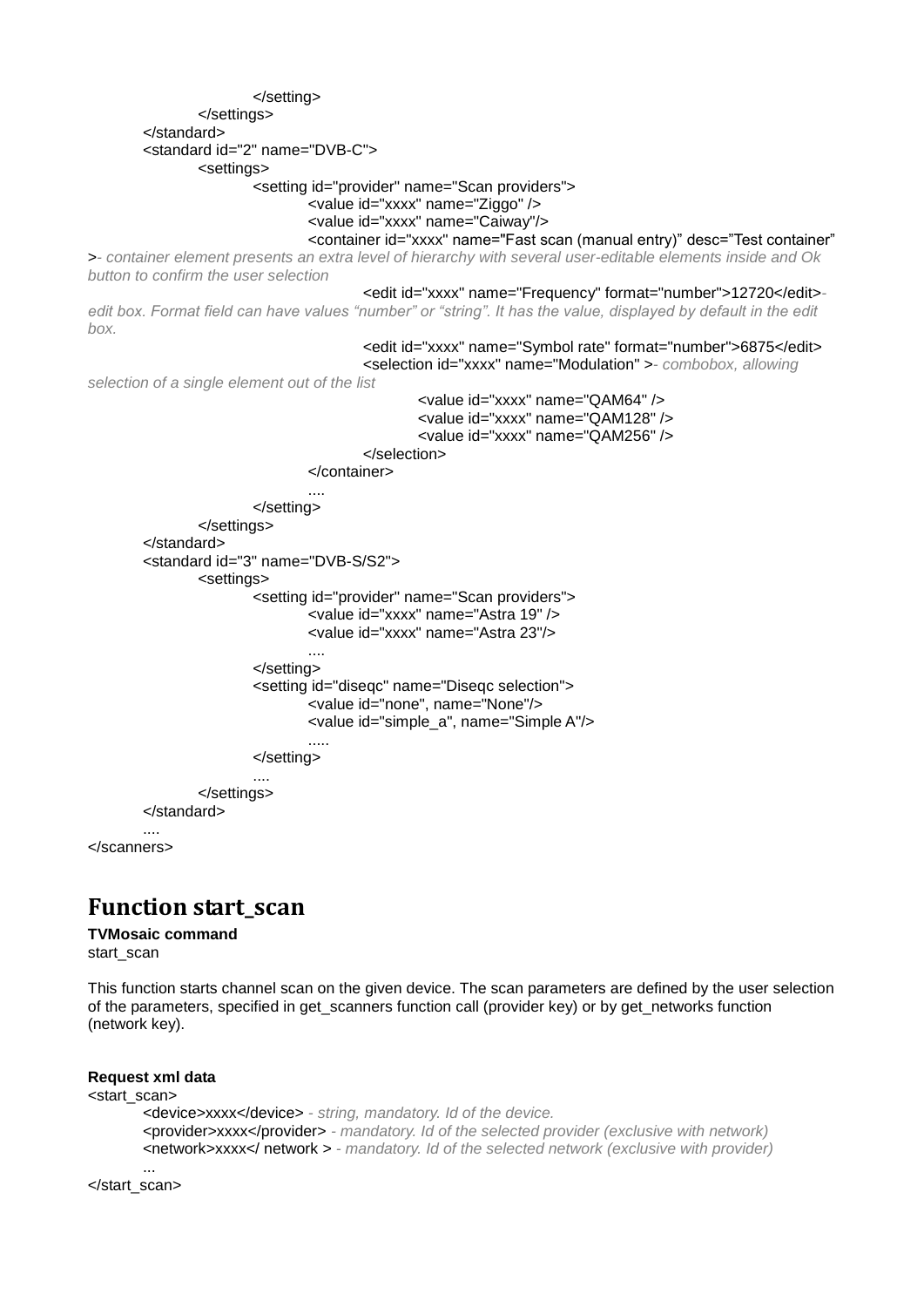**Response xml\_result** Response contains only status\_code.

## **Function cancel\_scan**

**TVMosaic command** cancel\_scan

This function cancels ongoing channel scan on the given device.

**Request xml data** <cancel\_scan> <device>xxxx</device> *- string, mandatory. Id of the device.* </cancel\_scan>

**Response xml\_result** Response contains only status\_code.

## **Function apply\_scan**

**TVMosaic command** apply\_scan

This function applies scan results (e.g. saves scanned channels) on the given device.

**Request xml data**

<apply\_scan> <device>xxxx</device> *- string, mandatory. Id of the device.* </apply\_scan>

**Response xml\_result** Response contains only status\_code.

## **Function get\_networks**

**TVMosaic command** get\_networks

This function returns list of scanned networks after initial scanning of networks is finished (device has in networks scanned status). The selected value has to be passed to a start scan function.

#### **Request xml data**

<networks> <device>xxxx</device> *- string, mandatory. Id of the device to get scanners for* </networks>

#### **Response xml\_result**

<networks> <settings> <settings id="network" name="Scanned networks"> <value id="40350" name="Ziggo, area A" /> <value id="40351" name="Ziggo, area B"/> ....

</setting> </settings>

</networks>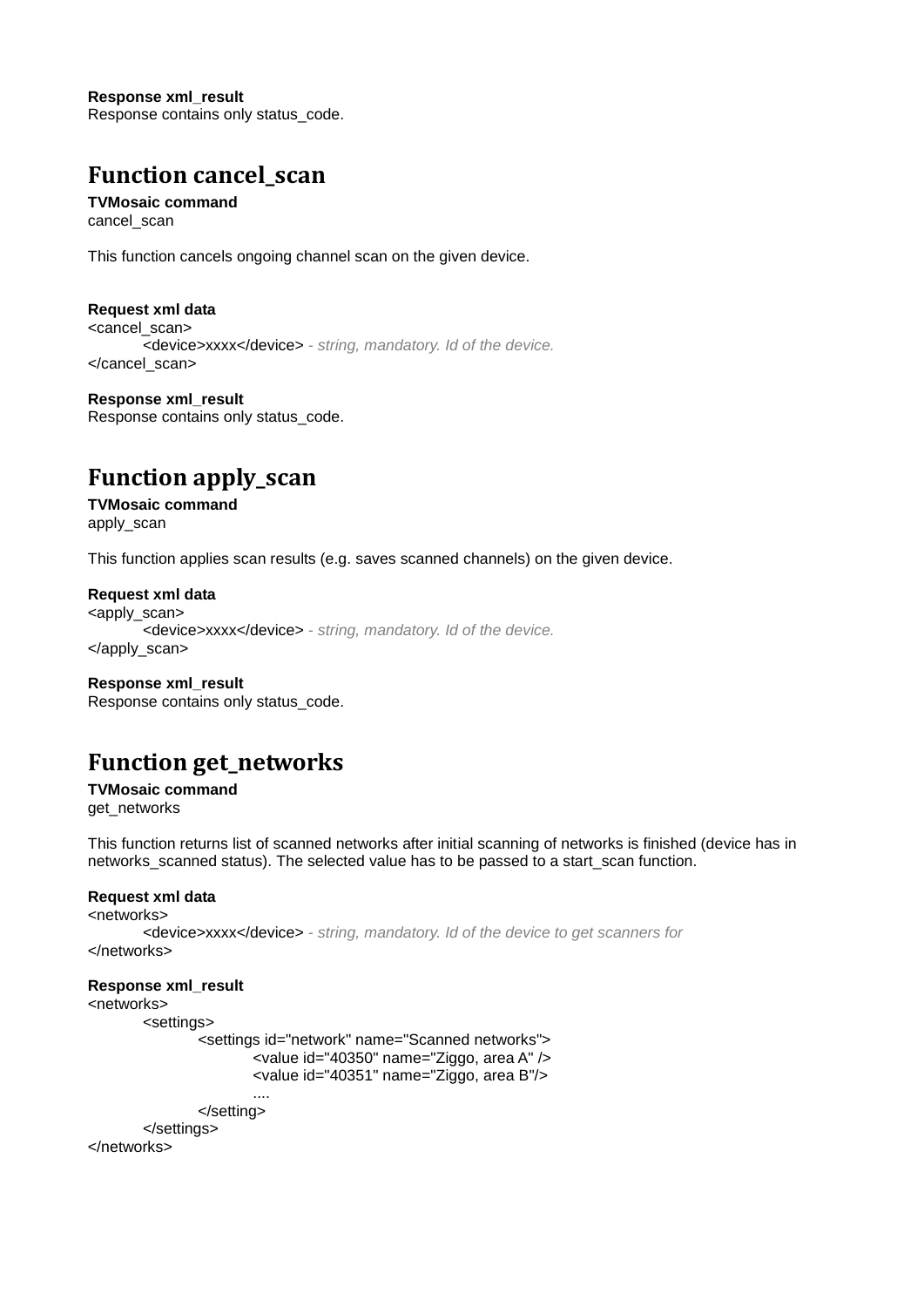## **Function get\_device\_status**

**TVMosaic command**

get\_device\_status

This function returns detailed status of a given device

#### **Request xml data**

< device\_status> <device>xxxx</device> *- string, mandatory. Id of the device* </device\_status>

#### **Response xml\_result**

#### <device\_status>

<status>idle</ status>*- string, mandatory. Possible values: idle, streaming, scanning, networks\_scanned, scan\_finished* 

<scanning>*- this part is only applicable of device is in scanning, networks\_scanned and scan\_finished states*

<progress>10</progress>*- long, mandatory. Percentage of the completed scan* <channels>198</channels>*- long, mandatory. Number of found channels* <transponders>*- list of scanned transponders*

<transponder id="xxx" lock="1" strength="10" quality="100" channels="3" >NPO1,

NPO2, NPO3</transponder>*- id: string,mandatory, lock: long, mandatory (values 0, 1), strength: long, mandatory (signal strength 0-100), quality: long, mandatory (signal quality 0-100), channels: long, number of found channels on this transponder. Value - human readable scan status, usually list of found channels*

> <transponder id="xxx" lock="0" strength="0" quality="0"> </transponder> <transponders>

</scanning>

<streaming>*- this part is applicable is device is streaming*

<channel id="xxx" name="xxx" lock="1" strength="10" quality="78" consumers="2"

bitrate="1854" packets="10002" errors="0" dscnt="0"/>*- information about channel, being streamed. id: string, mandatory (channel id), name: string, mandatory (channel name), lock: long, mandatory (values 0, 1), strength: long, mandatory (signal strength 0-100), quality: long, mandatory (signal quality 0-100), consumers: long, mandatory (number of currently active consumers for this channel), bitrate: long, mandatory (stream bitrate in Kbits/sec), packets: long, mandatory (packet count), errors: long, mandatory (error count), dscnt: long, mandatory (discontinuity count)*

... </streaming> </device\_status>

### **Function repair\_database**

**TVMosaic command** repair\_database

This function repairs recording database on a server.

**Request xml data** <repair\_database/>

**Response xml\_result** Response contains only status\_code.

## **Function force\_epg\_update**

**TVMosaic command** force epg update

This function forces epg update (rescan or re-fetch from the internet source).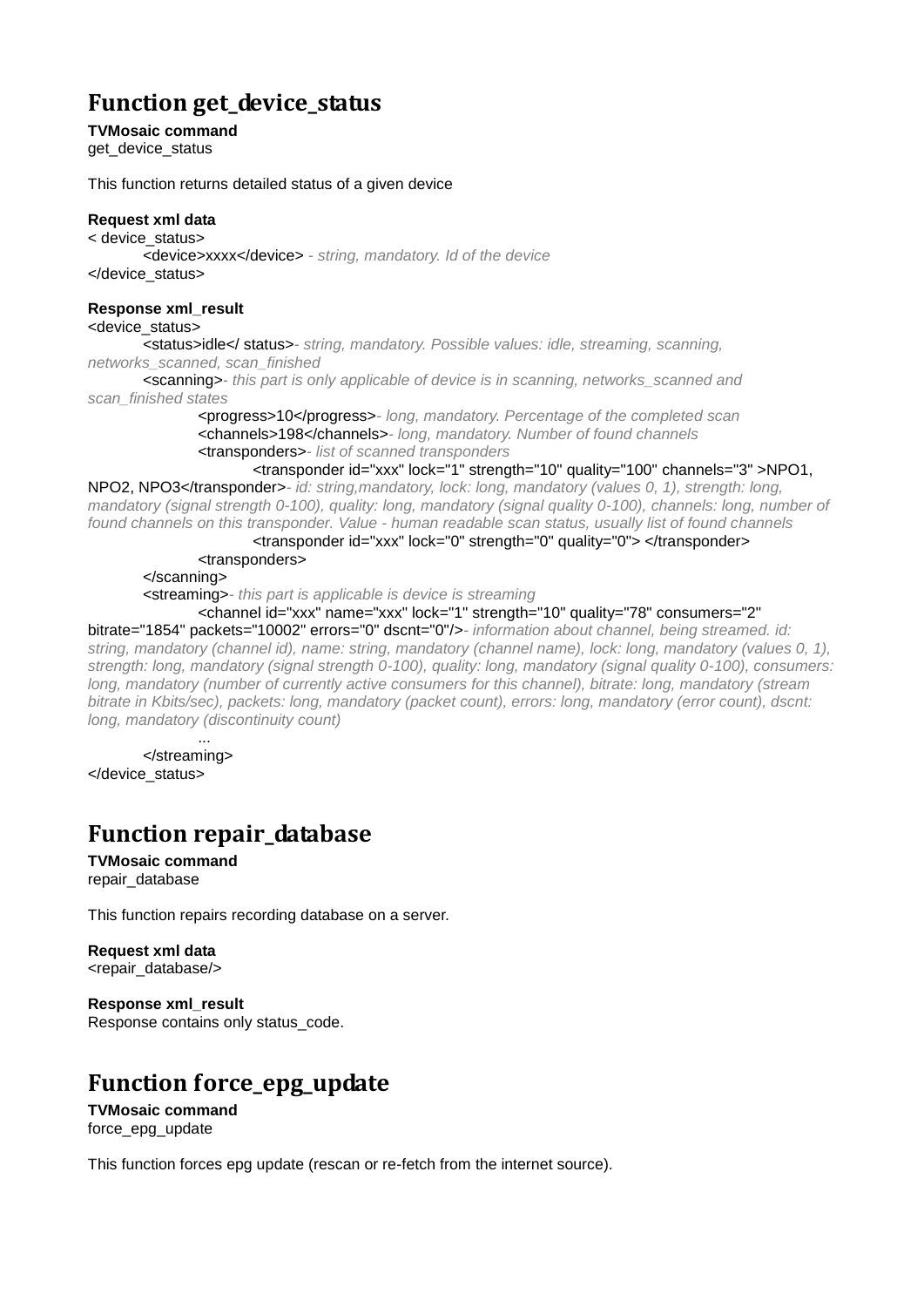**Request xml data** <force\_epg\_update/>

**Response xml\_result** Response contains only status\_code.

## **Function get\_channels\_visibility**

### **TVMosaic command**

get channels visibility

This function returns list of invisible channels, each identified by its id.

#### **Request xml data**

<invisible\_channels/>

#### **Response xml\_result**

```
<invisible_channels>
       <channel id="4:546000:1:5:5501" />
       <channel id="4:546000:1:5:5502" />
        ....
</invisible_channels>
```
## **Function set\_channels\_visibility**

**TVMosaic command** set\_channels\_visibility

This function sets the list of invisible channels, each identified by its id.

#### **Request xml data**

<invisible\_channels> <channel id="4:546000:1:5:5501" /> <channel id="4:546000:1:5:5502" /> ....

</invisible\_channels>

**Response xml\_result** Response contains only status\_code.

### **Function get\_epg\_sources**

#### **TVMosaic command** get\_epg\_sources

This function returns list of the available sources of EPG information.

#### **Request xml data** <?xml version="1.0" encoding="utf-8" ?> <epg\_sources/>

**Response xml\_result**

<epg\_sources>

<source id="<source id>" name ="<source name>" settings="true" /> *- each source row has mandatory id and name attributes of type string. "settings" attribute is optional and, if present, indicates that source has configurable settings*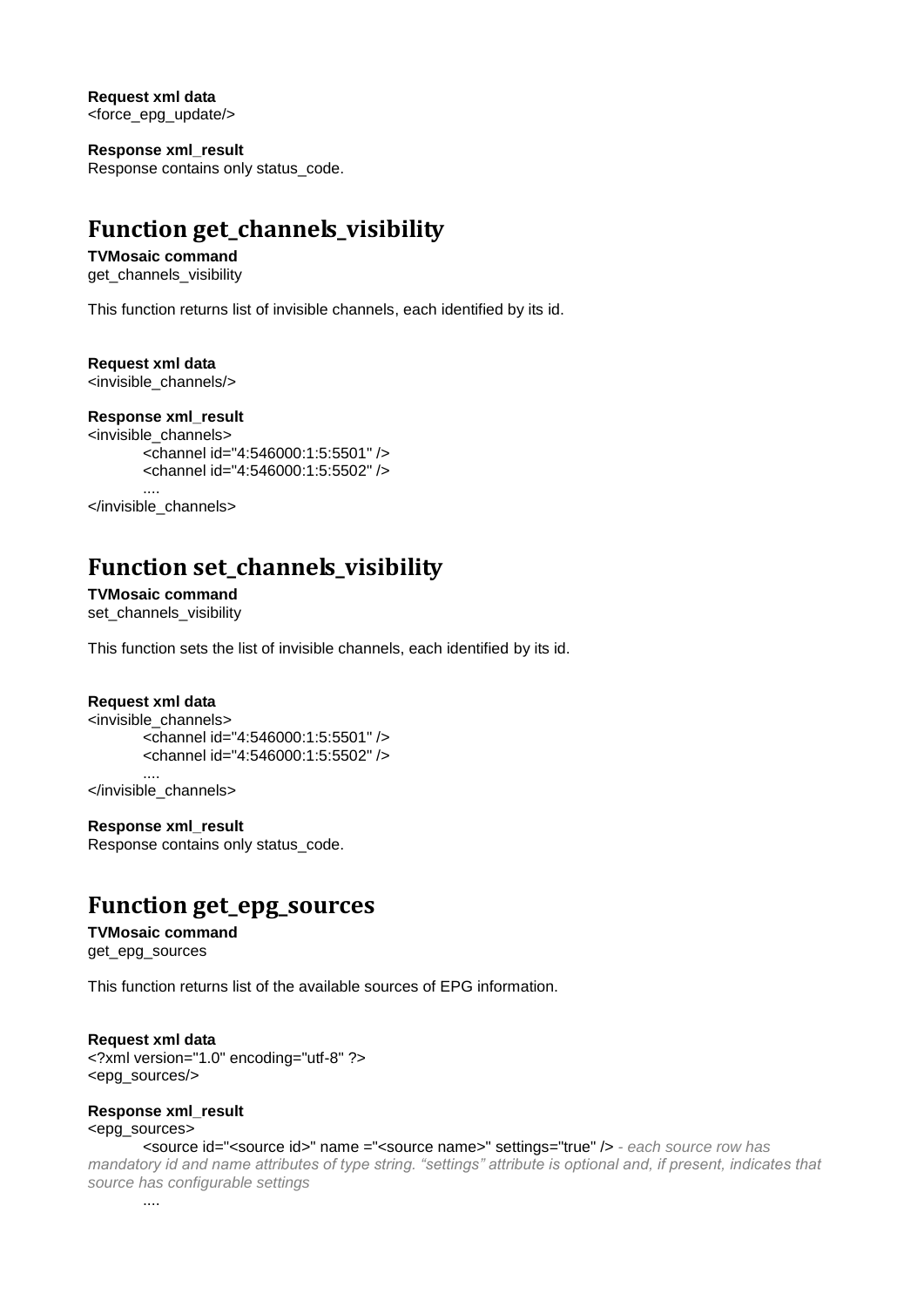# **Function get\_epg\_channels**

**TVMosaic command**

get\_epg\_channels

This function returns list of the available channels with epg information for a given epg source.

#### **Request xml data**

<epg\_channels>

<epg\_source\_id>xxxx</epg\_source\_id> *- string, mandatory. Id of the epg source to get the channels for*

</epg\_channels>

#### **Response xml\_result**

#### <epg\_channels>

```
<channel id="xxx" name="xxx" num="x" subnum="x" > - each channel row has mandatory attributes 
id and name of type string. Attributes num and subnum are optional and have type long
                <logo>http://x.x.x.x/aaa</logo> - logo is optional. The value itself is uri string
```
</channel >

.... </epg\_channels>

# **Function get\_epg\_channel\_config**

**TVMosaic command** get\_epg\_channel\_config

This function returns epg channel configuration for a list of the requested channels.

#### **Request xml data**

```
<epg_channels_config>
       <channel id="4:546000:1:5:5501" /> - each channel is identified by its mandatory id string attribute
       <channel id="4:546000:1:5:5502" />
       ....
```
</ epg\_channels\_config>

#### **Response xml\_result**

```
<epg_channels_config>
       <channel id="xxx" > - each channel is identified by its mandatory id string attribute
               <epg_source_id>xxxxx</epg_source_id> - epg source id. String, mandatory
               <epg_channel_id>xxxxx</epg_channel_id> - epg channel id. String, mandatory
       </channel >
               ....
```
</epg\_channels\_config>

Note: By default each channel gets its EPG information from its own device (e.g. from the stream). The default epg source id is **e96f83f5-79ad-4ea4-af2b-6682f233ad1a**. When default epg source id is used, epg\_channel\_id is set to the actual id of this channel.

## **Function set\_epg\_channel\_config**

**TVMosaic command** set\_epg\_channel\_config

This function sets epg channel configuration.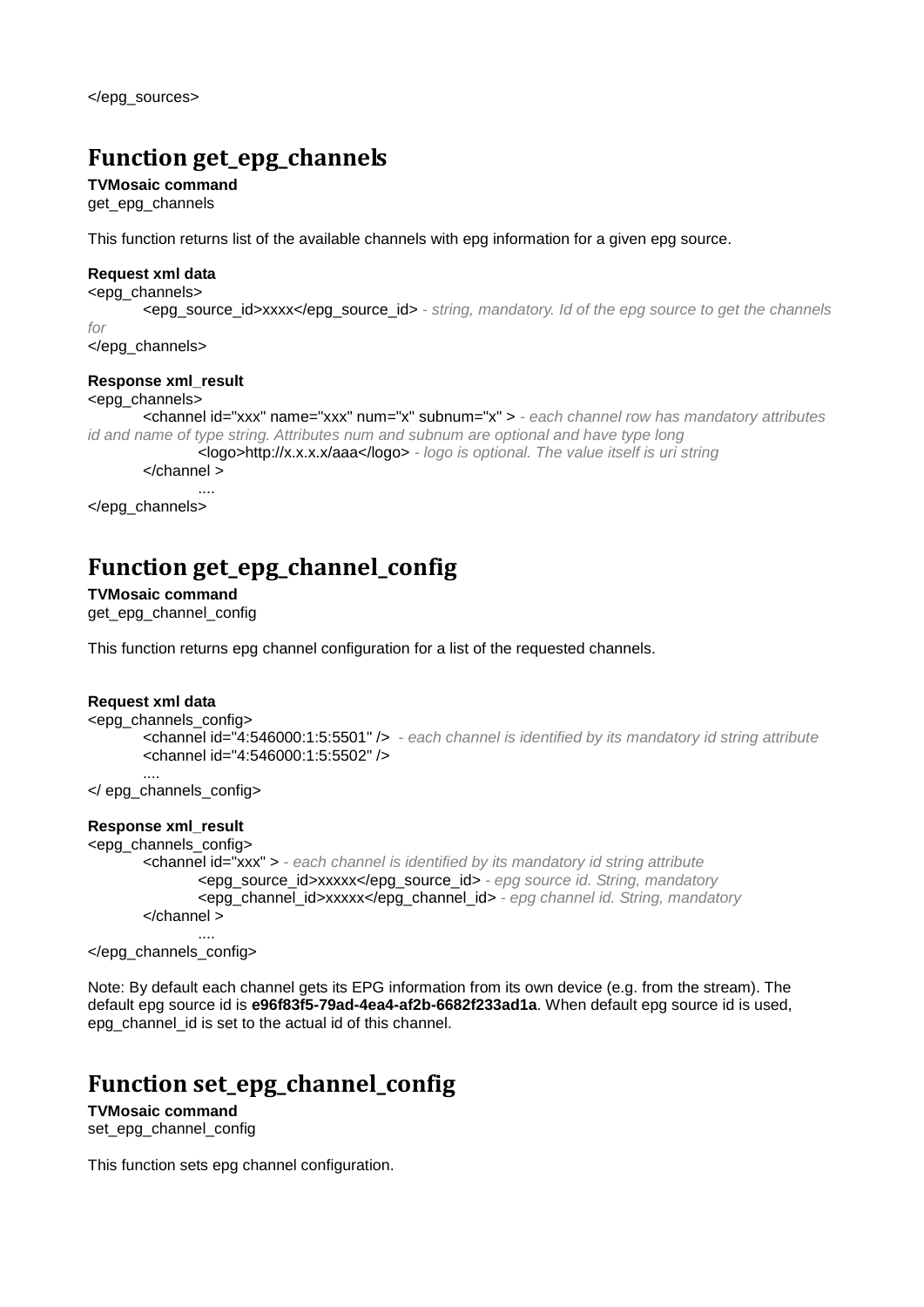#### **Request xml data**

```
<epg_channels_config>
       <channel id="xxx" > - each channel is identified by its mandatory id string attribute
               <epg_source_id>xxxxx</epg_source_id> - epg source id. String, mandatory
               <epg_channel_id>xxxxx</epg_channel_id> - epg channel id. String, mandatory
       </channel >
               ....
```
</epg\_channels\_config>

#### **Response xml\_result**

Response contains only status\_code.

Note: To reset epg for a particular channel to default the epg\_source\_id for this channel has to be set to **e96f83f5-79ad-4ea4-af2b-6682f233ad1a** and epg\_channel\_id has to be set to the actual id of this channel. It is also allowed just to skip this channel in the request data.

### **Function match\_epg\_channels**

**TVMosaic command** match\_epg\_channels

This finds a matching EPG channel(s) inside a particular epg source for a list of the requested channels. For matching purpose, function uses a number of internal parameters, such as nid-tid-sid, channel name etc. The results are returned as a list of exactly matched and/or partially matched channels.

#### **Request xml data**

#### <match\_info>

<epg\_source\_id>xxxxx</epg\_source\_id> *- epg source id to use for matching. String, mandatory. If default epg source id is specified, matching is done against all available epg sources*

<channels>

<channel id="4:546000:1:5:5501" /> *- each channel is identified by its mandatory id string* 

*attribute*

<channel id="4:546000:1:5:5502" />

.... </channels> </match\_info>

#### **Response xml\_result**

```
<match_info>
       <channel id="xxx" > - each channel is identified by its mandatory id string attribute
               <exact>- epg channel, exactly matching the requested channel
                       <epg_channel epg_source_id ="xxx" epg_channel_id ="xxx" />
               </exact>
               <partial> epg channels, partially matching the requested channel
                       <epg_channel epg_source_id ="xxx" epg_channel_id ="xxx" />
                        ....
               </partial>
       </channel >
                ....
</match_info >
```
### **Function get\_installed\_products**

**TVMosaic command** get\_installed\_products

This function returns list of the installed products and information about them.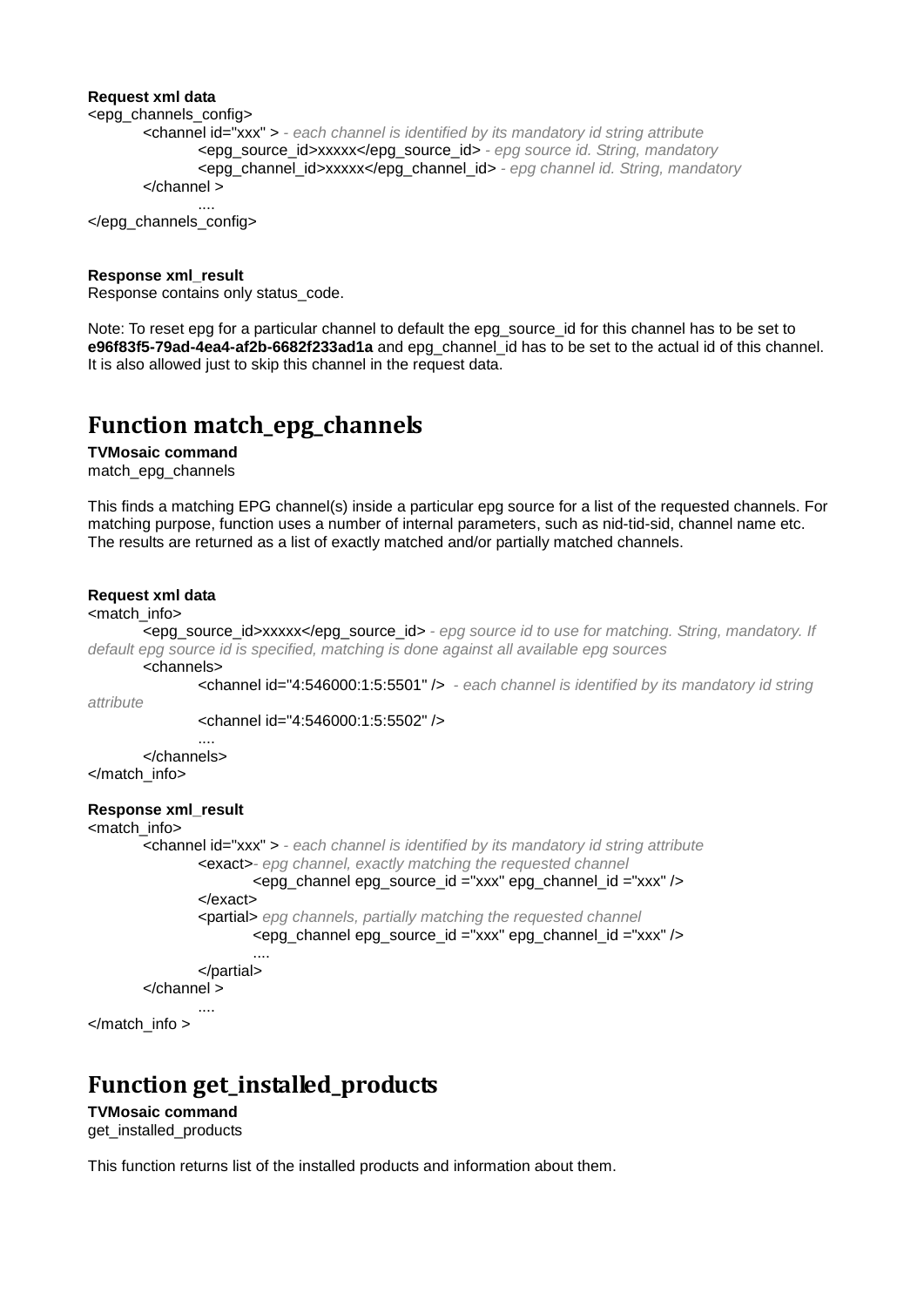#### **Request xml data**

<?xml version="1.0" encoding="utf-8" ?> <installed\_products/>

### **Response xml\_result**

<installed\_products> <product id="xxx" > *- each product row has mandatory id attribute of type string.* <name>TVMosaic </name> *- product name (string), mandatory* <version>1.0.0</version> *- product version (string), mandatory* <build>15123</build> *- product build (string), mandatory* </trial\_available> *- optional, if present indicates that product has trial functionality* </requires\_registration> *- optional, if present indicates that product requires registration* </requires\_subscription> *- optional, if present indicates that product requires subscription* </requires\_coupon> *- optional, if present indicates that product has to be activated using a coupon code* </activation\_in\_progress> *- optional, if present indicates that this product is being activated (either product license, subscription or trial)*

<days\_left>12</ days\_left > *- optional, for products with subscription or active trial indicates number of days left (int)*

<license\_state>free</ license\_state > *- mandatory,string, indicates license state of the product. Possible values are: "wrong\_fp", "free", "trial", "registered", "expired", "no\_license\_file", "no\_subscription", "subscribed", "subscription\_expired", "subscription\_wrong\_fp", "no\_coupon", "coupon\_wrong\_fp"*

<license\_name>xxxx.lic</license\_name> *- optional, string, indicates name of the license file* <license\_key>0x123456</license\_key> *- optional, string, indicates license id* <fingerprint>AAAA-BBBB</fingerprint > *mandatory, string, indicates machine fingerprint* <machine\_id>1123</machine\_id> *optional, string, if present indicates machine id for which license was generated*

</product>

</installed\_products >

....

### **Function activate\_product**

#### **TVMosaic command**

activate\_product

This function requests product activation.

#### **Request xml data**

#### <activate\_product>

<id>1234-3456-xxx</id> *- mandatory, string, id of the product to be activated* <serial>AAAA-BBBB-CCCC</ serial > *- mandatory, string, serial number (aka coupon) to activate the* 

*product*

<email>a@a.com</email> *- mandatory, string, e-mail address of the user, activating product* <user\_name>a@a.com</user\_name> *- optional, string, name of the user, activating product* </activate\_product >

#### **Response xml\_result**

<activate\_product>

<result>success</result>*- mandatory, string, result of the activation operation. Possible values are: "success", "no\_server\_connection", "no\_activations\_available", "already\_activated", "invalid\_login", "in\_progress", "file\_write\_error", "error", "invalid\_xml", "invalid\_data", "invalid\_coupon", "already\_used\_coupon","email\_already\_in\_use", "other\_product\_coupon"* </activate\_product >

Notes: if function returns "in progress" as a result then server will complete the activation request in the background. Status of the operation can be monitored using "get\_installed\_products" command and its "activation\_in\_progress" member.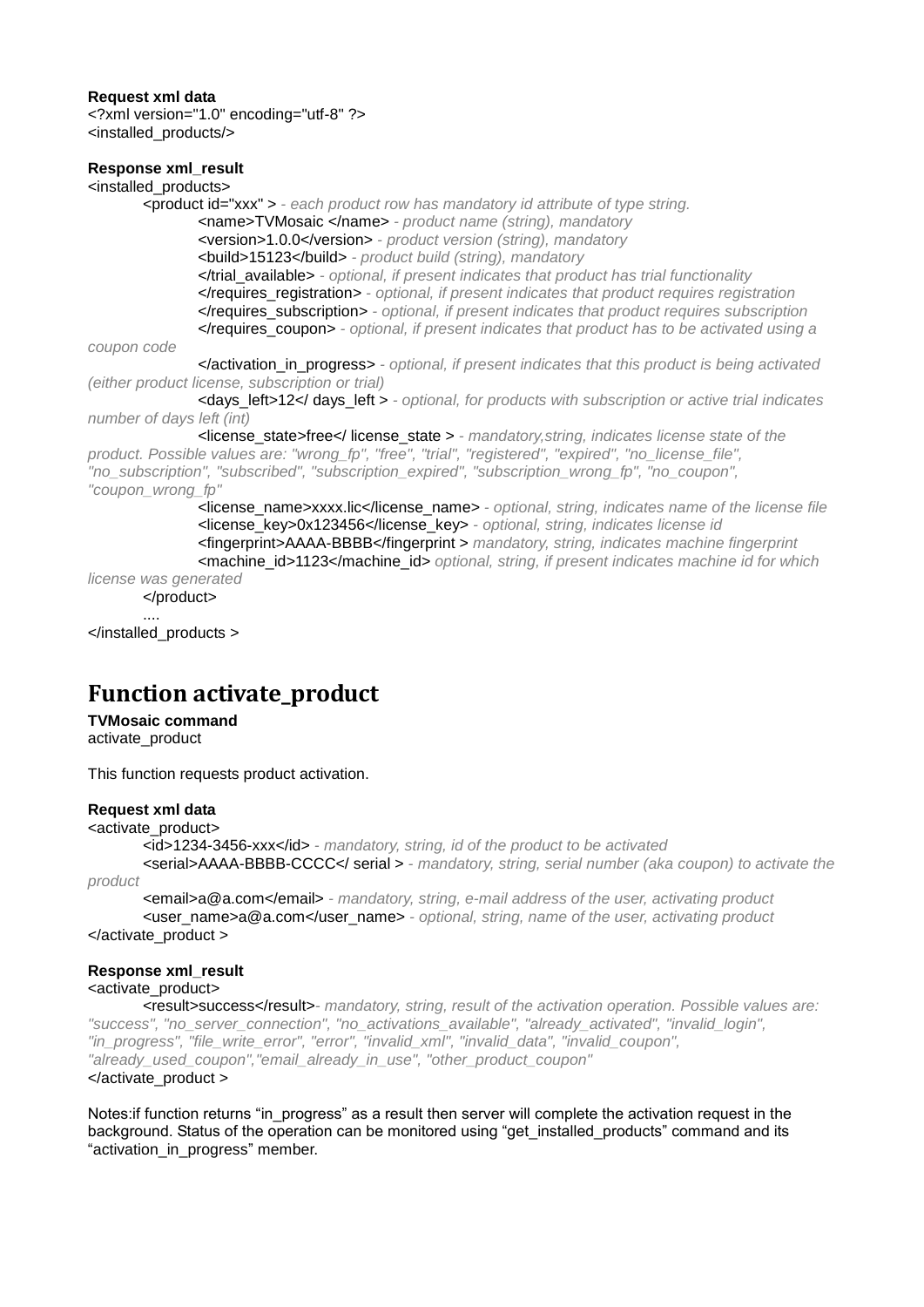# **Function activate\_product\_trial**

**TVMosaic command** activate\_product\_trial

This function requests product trial activation.

#### **Request xml data**

<activate\_product\_trial> <id>1234-3456-xxx</id> *- mandatory, string, id of the product to be activated* </activate\_product\_trial>

#### **Response xml\_result**

<activate\_product xmlns="http://www.dvblogic.com">

<result>success</result>*- mandatory, string, result of the activation operation. Possible values are: "success", "no\_server\_connection", "no\_activations\_available", "already\_activated", "invalid\_login", "in\_progress", "file\_write\_error", "error", "invalid\_xml", "invalid\_data", "invalid\_coupon", "already\_used\_coupon","email\_already\_in\_use", "other\_product\_coupon"* </activate\_product >

Notes: if function returns "in progress" as a result then server will complete the activation request in the background. Status of the operation can be monitored using "get\_installed\_products" command and its "activation\_in\_progress" member.

### **Function updater\_get\_status**

**TVMosaic command** updater\_get\_status

This function returns list of the installed products and information about them.

#### **Request xml data**

<?xml version="1.0" encoding="utf-8" ?> <updater\_status/>

#### **Response xml\_result**

```
< updater_status>
       <status>up_to_date</status> - mandatory, string, indicates updater status. Possible values are: 
"up_to_date", "needs_update", "update_in_progress" 
       <components> - lists components, for which updates are checked by server
               <component>
                       <name>resources</name> - mandatory, string, component name
                       <local>11000</ local > - mandatory, int, available local revision. If 0 – revision is
```
*unknown*

< remote >12200</remote> *- mandatory, int, available remote revision. If 0 – revision* 

*is unknown*

<changes>…..</changes> *- optional, string, description of changes* </component>

…… </components>

</updater\_status>

## **Function updater\_check\_update**

**TVMosaic command** updater\_check\_update

This function checks if updates are available. Results can be retrieved using "updater get status" command.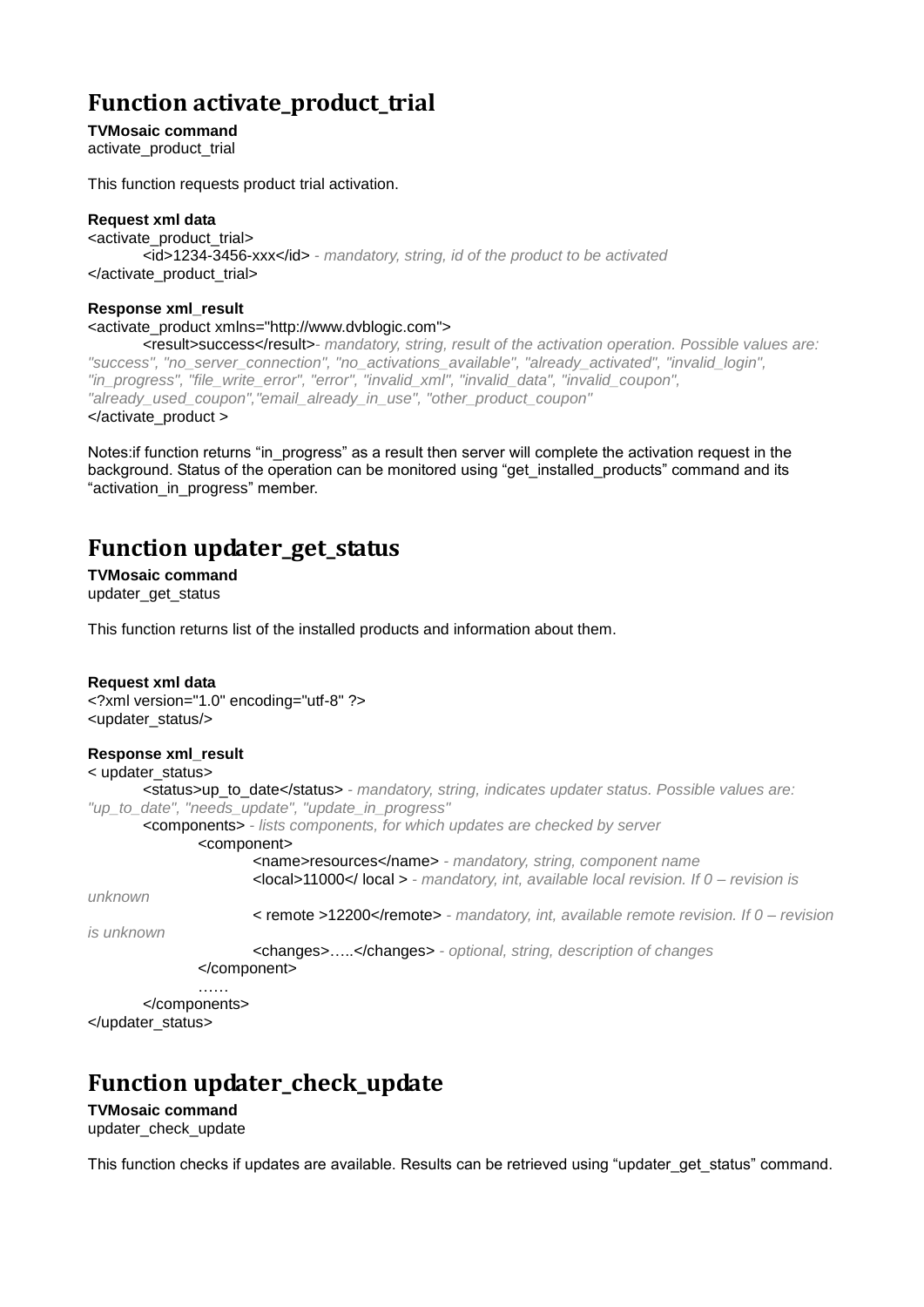**Request xml data** <?xml version="1.0" encoding="utf-8" ?> <updater\_check\_update/>

**Response xml\_result** Response contains only status\_code.

## **Function updater\_start\_update**

**TVMosaic command** updater\_start\_update

This function performs actual update.

**Request xml data** <?xml version="1.0" encoding="utf-8" ?> <updater\_check\_update/>

**Response xml\_result** Response contains only status\_code.

# **Function set\_object\_resume\_info**

**TVMosaic command** set\_object\_resume\_info

This function saves playback resume information for a given object.

#### **Request xml data**

<set\_resume\_info> <object\_id>xxxx</object\_id> *- string, mandatory. Id of the playback object to save the resume information for* <pos>xxxx</pos> *- int, mandatory. Resume position in seconds. If set to 0 or negative value, the resume position is removed from a database* </set\_resume\_info>

#### **Response xml\_result**

Response contains only status\_code.

## **Function get\_object\_resume\_info**

### **TVMosaic command**

get\_object\_resume\_info

This function retrieves playback resume information for a given object.

#### **Request xml data**

```
<get_resume_info>
```
<object\_id>xxxx</object\_id> *- string, mandatory. Id of the playback object to get the resume information for* </get\_resume\_info>

#### **Response xml\_result**

<resume\_info> <pos>xxxx</pos> *- int, mandatory. Resume position in seconds.* </resume\_info>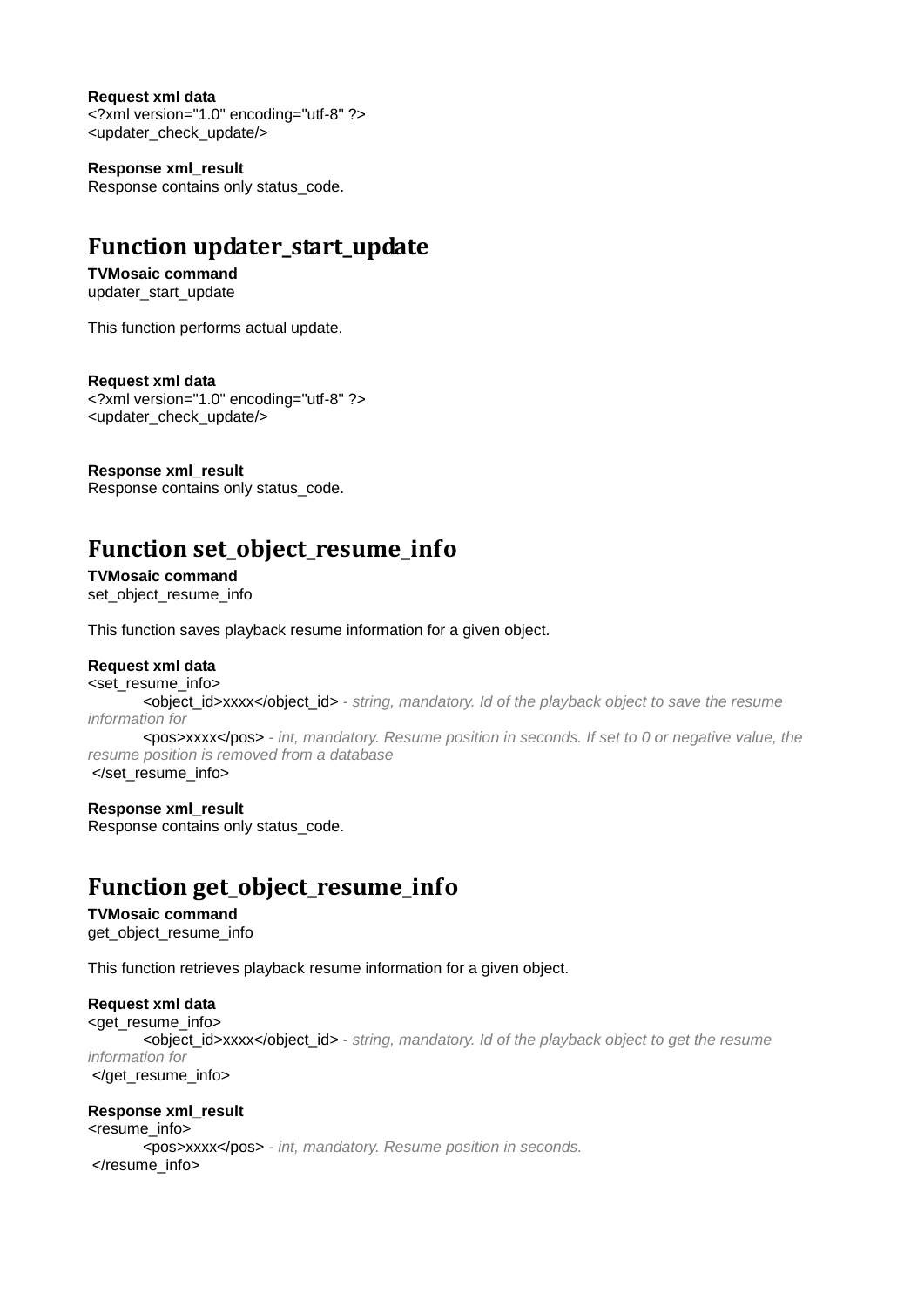# **TVMosaic modules and their commands**

### **Social module**

Module ID: a8b42f8e-6a08-418a-8917-e767f766d576

### **Get\_targets command**

Returns list of SendTo targets

**Command** get\_targets

**Input parameters** None

**Output parameters**

```
<get_targets>
       <target>
               <id/> - string mandatory – target id
               <name/> - string mandatory – target name
               <delete_on_success/> - bool mandatory – indicates if original playback item should be 
deleted on success
               <frm_id/> - string mandatory – formatter id
               <frm_params/> - string mandatory – formatter parameters
               <dst_id/> - string mandatory – destination id
               <dst_params/> - string mandatory – destination parameters
       </target>
       <target>
                …
       </target>
</get_targets>
```
### **Send\_to\_add\_item command**

Adds playback item to the SendTo processing queue

#### **Command** send to add item

#### **Input parameters**

<send\_to\_add\_item>

```
<item>
```
<object\_id/> *- string mandatory – playback item object id*

< description /> *- string optional – description for this item. If empty, it will be generated* 

*automatically*

< target /> *- string mandatory – SendTo target id*

</item>

<item>

… </item> </send\_to\_add\_item>

**Output parameters** <send\_to\_add\_item>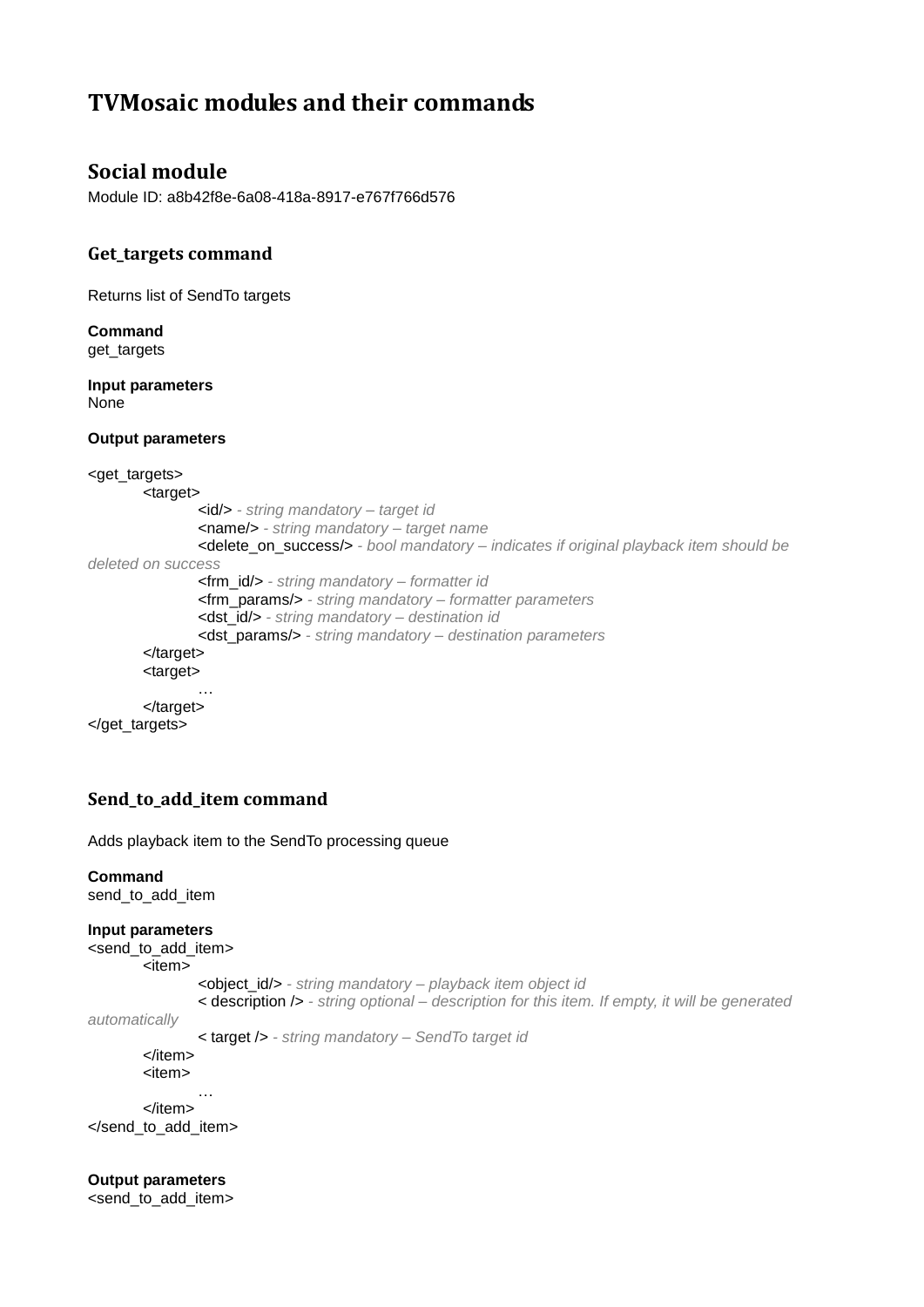<item\_id/> *- string mandatory – id of the newly added item* … <item\_id/> </send\_to\_add\_item>

### **Send\_to\_get\_items command**

Returns list of items from the SendTo processing queue

## **Command**

send\_to\_get\_items

#### **Input parameters**

<send\_to\_get\_items> <type/> *- int mandatory – type of the items to return: 0 – all items, 1 – active items, 2 – completed items*

</send\_to\_get\_items>

#### **Output parameters**

```
<send_to_get_items>
        <item>
                <item_id/> - string mandatory –item id
                <object_id/> - string mandatory – playback item object id
                < description /> - string optional – description for this item
                <created/> – mandatory long – timestamp when this item was created
                < target /> - string mandatory – SendTo target id
                <completed/> – mandatory long – timestamp when this item was completed. If not completed 
yet, this field equals to 0
                < status /> - int mandatory – item status: 0 – pending, 1 – fetching, 2 – formatting, 3 –
sending, 4 – completed success, 5 – completed fail, 6 - cancelled
        </item>
        <item>
                …
        </item>
</send_to_get_items>
```
### **Send\_to\_cancel\_item command**

Cancels active SendTo item (completes it with a cancelled state)

#### **Command** send\_to\_cancel\_item

#### **Input parameters** <send\_to\_cancel\_item> <item\_id/> *- string mandatory – id of the item to cancel* </send\_to\_cancel\_item>

**Output parameters** None

### **Multicast streamer module**

Module ID: e4a0f9ae-79d3-4512-a1d6-01aba7435e98